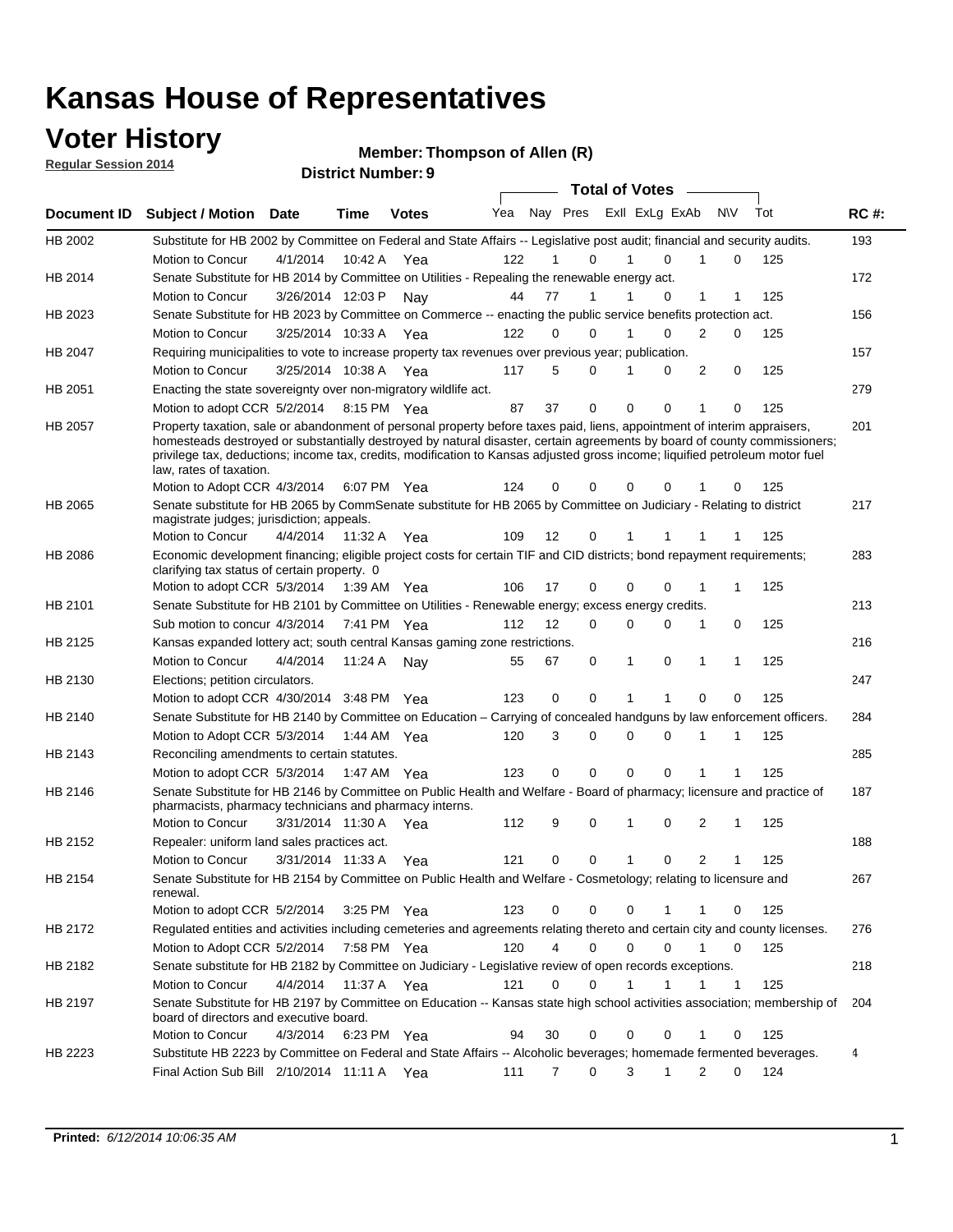| <b>Voter History</b><br><b>Regular Session 2014</b> |                                                                                                                                                                                                                                                                                                                                                                                                                                                                                                                                                                                                                                                                                                                                                                                                                                                                                                                 |                       |      | Member: Thompson of Allen (R)<br><b>District Number: 9</b> |     |    |                            |                       |                |              |             |           |     |             |
|-----------------------------------------------------|-----------------------------------------------------------------------------------------------------------------------------------------------------------------------------------------------------------------------------------------------------------------------------------------------------------------------------------------------------------------------------------------------------------------------------------------------------------------------------------------------------------------------------------------------------------------------------------------------------------------------------------------------------------------------------------------------------------------------------------------------------------------------------------------------------------------------------------------------------------------------------------------------------------------|-----------------------|------|------------------------------------------------------------|-----|----|----------------------------|-----------------------|----------------|--------------|-------------|-----------|-----|-------------|
|                                                     |                                                                                                                                                                                                                                                                                                                                                                                                                                                                                                                                                                                                                                                                                                                                                                                                                                                                                                                 |                       |      |                                                            |     |    |                            | <b>Total of Votes</b> |                |              | $\sim$      |           |     |             |
| Document ID                                         | <b>Subject / Motion Date</b>                                                                                                                                                                                                                                                                                                                                                                                                                                                                                                                                                                                                                                                                                                                                                                                                                                                                                    |                       | Time | <b>Votes</b>                                               | Yea |    | Nay Pres                   |                       | Exll ExLg ExAb |              |             | <b>NV</b> | Tot | <b>RC#:</b> |
| HB 2223                                             | Substitute for HB 2223 by Committee on Federal and State Affairs—Alcoholic beverages; homemade fermented beverages;<br>microbrewery gallonage expanded; liquor license length of citizenship.                                                                                                                                                                                                                                                                                                                                                                                                                                                                                                                                                                                                                                                                                                                   |                       |      |                                                            |     |    |                            |                       |                |              |             |           |     | 205         |
|                                                     | Motion to Concur                                                                                                                                                                                                                                                                                                                                                                                                                                                                                                                                                                                                                                                                                                                                                                                                                                                                                                | 4/3/2014              |      | 6:27 PM Yea                                                | 115 |    | 9<br>$\Omega$              |                       | 0              | 0            | 1           | 0         | 125 |             |
| HB 2231                                             | Senate Substitute for Substitute for HB 2231 by Committee on Ways and Means - Appropriations for FY 2014, FY 2015, FY<br>2016, FY 2017 and FY 2018 for various state agencies; capital improvement projects; claims against the state.<br>Motion to adopt CCR 5/2/2014                                                                                                                                                                                                                                                                                                                                                                                                                                                                                                                                                                                                                                          |                       |      | 9:48 PM Yea                                                | 70  | 54 | <sup>0</sup>               |                       | $\Omega$       | 0            |             | 0         | 125 | 282         |
| HB 2246                                             | Substitute for HB 2246 by Committee on Commerce, Labor and Economic Development - Peer review for certain licensed<br>technical professions.                                                                                                                                                                                                                                                                                                                                                                                                                                                                                                                                                                                                                                                                                                                                                                    |                       |      |                                                            |     |    |                            |                       |                |              |             |           |     | 38          |
|                                                     | EFA Sub Bill                                                                                                                                                                                                                                                                                                                                                                                                                                                                                                                                                                                                                                                                                                                                                                                                                                                                                                    | 2/21/2014 1:34 PM Yea |      |                                                            | 120 |    | 0<br>$\Omega$              |                       | 1              | 0            | 2           | 1         | 124 |             |
| HB 2246                                             | Substitute for HB 2246 by Committee on Commerce, Labor and Economic Development - Peer review for certain licensed<br>technical professions.                                                                                                                                                                                                                                                                                                                                                                                                                                                                                                                                                                                                                                                                                                                                                                    |                       |      |                                                            |     |    |                            |                       |                |              |             |           |     | 260         |
|                                                     | Motion to Concur                                                                                                                                                                                                                                                                                                                                                                                                                                                                                                                                                                                                                                                                                                                                                                                                                                                                                                | 5/2/2014              |      | 11:40 A Yea                                                | 124 |    | $\Omega$<br>$\Omega$       |                       | $\Omega$       | 1            | $\mathbf 0$ | 0         | 125 |             |
| HB 2272                                             | Kansas expanded lottery act; southeast Kansas gaming zone; privilege fee and investment threshold amount reduced.                                                                                                                                                                                                                                                                                                                                                                                                                                                                                                                                                                                                                                                                                                                                                                                               |                       |      |                                                            |     |    |                            |                       |                |              |             |           |     | 200         |
|                                                     | <b>Motion to Concur</b>                                                                                                                                                                                                                                                                                                                                                                                                                                                                                                                                                                                                                                                                                                                                                                                                                                                                                         | 4/2/2014              |      | 4:18 PM Yea                                                | 84  | 36 | 0                          |                       | 0              | 0            | 1           | 4         | 125 |             |
| HB 2296                                             | Campaign finance; permitted uses of campaign funds; increased exemption amount for certain candidates; contributor<br>information; lobbyist filings.                                                                                                                                                                                                                                                                                                                                                                                                                                                                                                                                                                                                                                                                                                                                                            |                       |      |                                                            |     |    |                            |                       |                |              |             |           |     | 248         |
|                                                     | Motion to adopt CCR 4/30/2014 3:53 PM Yea                                                                                                                                                                                                                                                                                                                                                                                                                                                                                                                                                                                                                                                                                                                                                                                                                                                                       |                       |      |                                                            | 119 |    | 4<br>0                     |                       | 1              |              | $\Omega$    | 0         | 125 |             |
| HB 2296                                             | Campaign finance; permitted uses of campaign funds; increased exemption amount for certain candidates; contributor<br>information; lobbyist filings.                                                                                                                                                                                                                                                                                                                                                                                                                                                                                                                                                                                                                                                                                                                                                            |                       |      |                                                            |     |    |                            |                       |                |              |             |           |     | 287         |
|                                                     | Motion to Override<br>Veto                                                                                                                                                                                                                                                                                                                                                                                                                                                                                                                                                                                                                                                                                                                                                                                                                                                                                      | 5/30/2014 10:24 A Yea |      |                                                            | 96  |    | 5<br>$\Omega$              |                       | 0              | 0            | 0           | 24        | 125 |             |
| HB 2298                                             | Senate Sub for HB 2298 by Committee on Judiciary - Uniform controlled substances act. Senate Sub for HB 2298 by<br>Committee on Judiciary - Uniform controlled substances act.                                                                                                                                                                                                                                                                                                                                                                                                                                                                                                                                                                                                                                                                                                                                  |                       |      |                                                            |     |    |                            |                       |                |              |             |           |     | 209         |
|                                                     | Motion to Concur                                                                                                                                                                                                                                                                                                                                                                                                                                                                                                                                                                                                                                                                                                                                                                                                                                                                                                | 4/3/2014              |      | 6:40 PM Yea                                                | 123 |    | 1<br>0                     |                       | 0              | 0            | 1           | 0         | 125 |             |
| HB 2303                                             | Relating to driver's license fees; driving under the influence equipment fund.                                                                                                                                                                                                                                                                                                                                                                                                                                                                                                                                                                                                                                                                                                                                                                                                                                  |                       |      |                                                            |     |    |                            |                       |                |              |             |           |     | 1           |
|                                                     | Motion to adopt CCR 1/22/2014 11:45 A Yea                                                                                                                                                                                                                                                                                                                                                                                                                                                                                                                                                                                                                                                                                                                                                                                                                                                                       |                       |      |                                                            | 109 | 11 | 0                          |                       | 1              | 0            | 4           | 0         | 125 |             |
| HB 2312                                             | Local governments; investment of idle funds; changes.                                                                                                                                                                                                                                                                                                                                                                                                                                                                                                                                                                                                                                                                                                                                                                                                                                                           |                       |      |                                                            |     |    |                            |                       |                |              |             |           |     | 253         |
|                                                     | Motion to Concur                                                                                                                                                                                                                                                                                                                                                                                                                                                                                                                                                                                                                                                                                                                                                                                                                                                                                                | 5/1/2014              |      | 4:31 PM Yea                                                | 123 |    | $\overline{2}$<br>$\Omega$ |                       | $\Omega$       | $\mathbf{0}$ | $\Omega$    | $\Omega$  | 125 |             |
| HB 2338                                             | Substitute for HB 2338 by Committee on Ways and Means - Judicial branch; supplemental appropriation for fiscal year 2015,<br>judiciary operations; increasing various docket fees and creating new docket fees; annually, allowing the allocation of a budget<br>for each judicial district court operations, chief judge would have the authority to expend funds as necessary to carry out the<br>functions of such district if such chief judge elected to do so, including establishing what court personnel are necessary and<br>their compensation; district court judges in judicial district elect chief judge and court of appeals judges elect chief judge of the<br>court of appeals; district judge and district magistrate judge vacancies; statutory authority for longevity bonus for judicial<br>branch employees repealed; nonseverability clause.<br>Motion to Adopt CCR 4/4/2014 7:17 PM Yea |                       |      |                                                            | 66  | 57 | $\Omega$                   |                       | $\Omega$       | $\mathbf{0}$ | 2           | 0         | 125 | 229         |
| HB 2378                                             | Senate Substitute for HB 2378 by Committee on Assessment and Taxation - Providing sales tax exemption for sales of certain 189<br>machinery and equipment used for surface mining activities.                                                                                                                                                                                                                                                                                                                                                                                                                                                                                                                                                                                                                                                                                                                   |                       |      |                                                            |     |    |                            |                       |                |              |             |           |     |             |
|                                                     | Motion to Concur                                                                                                                                                                                                                                                                                                                                                                                                                                                                                                                                                                                                                                                                                                                                                                                                                                                                                                | 3/31/2014 11:35 A Yea |      |                                                            | 117 |    | $\Omega$                   |                       |                | 0            | 2           |           | 125 |             |
| HB 2389                                             | Senate Substitute for HB 2389 by Committee on Judiciary - Crimes and criminal procedure; mistreatment of a dependent adult 277<br>or an elder person: RICO: warrants: discharge of certain persons: appeals                                                                                                                                                                                                                                                                                                                                                                                                                                                                                                                                                                                                                                                                                                     |                       |      |                                                            |     |    |                            |                       |                |              |             |           |     |             |

|                | or an elder person; RICO; warrants; discharge or certain persons; appeals.        |                   |         |     |     |    |          |          |          |    |          |     |     |
|----------------|-----------------------------------------------------------------------------------|-------------------|---------|-----|-----|----|----------|----------|----------|----|----------|-----|-----|
|                | Motion to Adopt CCR 5/2/2014                                                      |                   | 8:05 PM | Yea | 123 |    | 0        | 0        | $\Omega$ | 1. | $\Omega$ | 125 |     |
| HB 2398        | Relating to the Kansas revised limited liability company act.                     |                   |         |     |     |    |          |          |          |    |          |     | 28  |
|                | <b>Final Action</b><br>Amended                                                    | 2/21/2014 11:13 A |         | Yea | 120 |    | 0        |          | $\Omega$ | 2  | $\Omega$ | 124 |     |
| HB 2402        | National day of the cowboy.                                                       |                   |         |     |     |    |          |          |          |    |          |     | 163 |
|                | <b>Final Action</b>                                                               | 3/26/2014         | 10:55 A | Yea | 116 |    | $\Omega$ |          | $\Omega$ |    | $\Omega$ | 125 |     |
| <b>HB 2417</b> | Expansion of rural opportunity zones.                                             |                   |         |     |     |    |          |          |          |    |          |     | 61  |
|                | <b>Final Action</b><br>Amended                                                    | 2/27/2014 10:16 A |         | Yea | 104 | 19 | $\Omega$ | $\Omega$ | $\Omega$ |    | $\Omega$ | 124 |     |
| HB 2418        | Adult care home licensure act; removal of outdated rule and regulation reference. |                   |         |     |     |    |          |          |          |    |          |     | 6   |
|                | <b>Final Action</b>                                                               | 2/12/2014         | 11:20 A | Yea | 121 | 0  | 0        |          | 0        | 2  | $\Omega$ | 124 |     |
|                |                                                                                   |                   |         |     |     |    |          |          |          |    |          |     |     |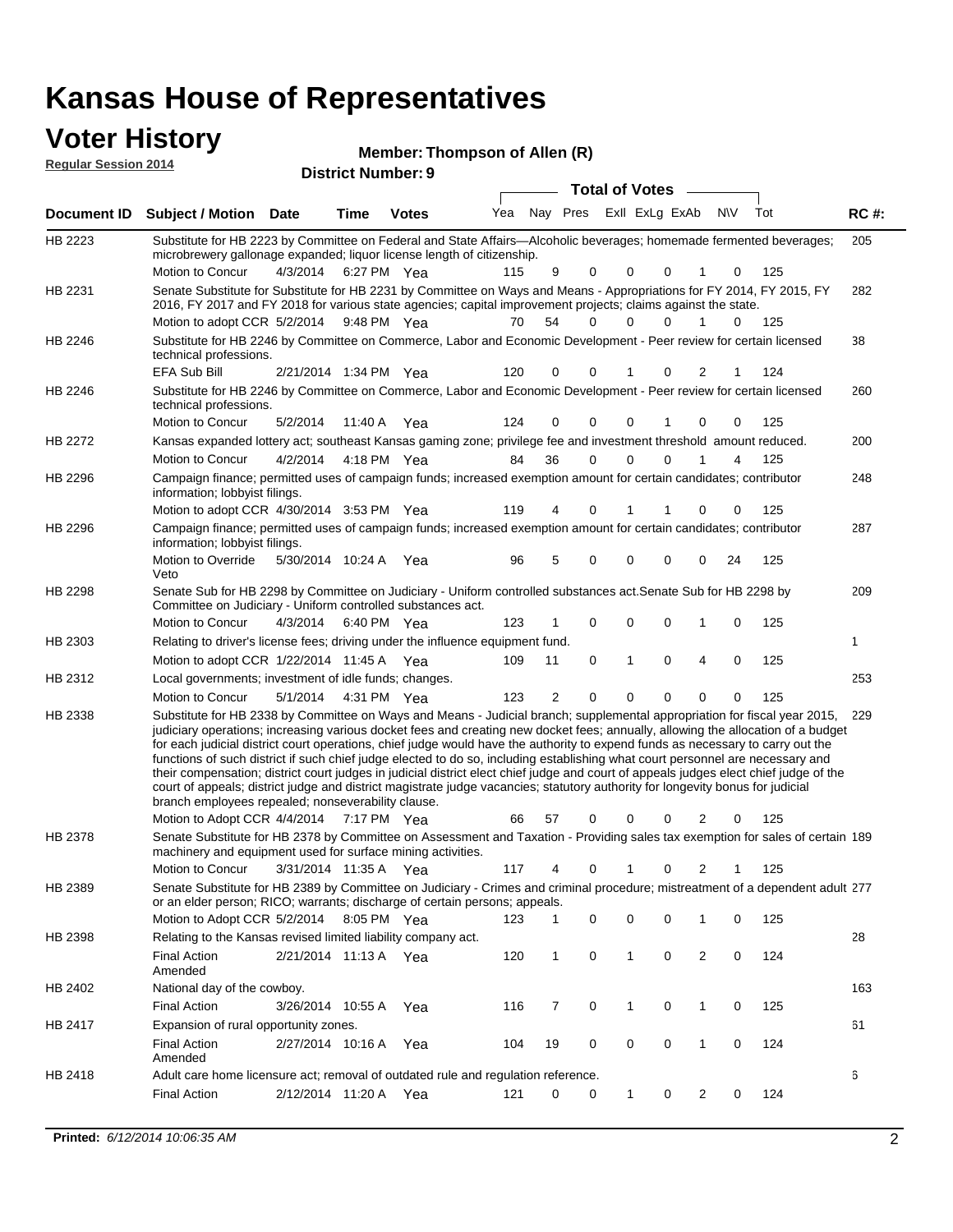### **Voter History**

**Regular Session 2014**

#### **Member: Thompson of Allen (R)**

|                |                                                                                                                                                                                                                                                                                                                                                      |                       | <b>DISUIGLIVAIIIDEL.J</b> |              |     |          |             | <b>Total of Votes</b> |                |                |              |     |                |
|----------------|------------------------------------------------------------------------------------------------------------------------------------------------------------------------------------------------------------------------------------------------------------------------------------------------------------------------------------------------------|-----------------------|---------------------------|--------------|-----|----------|-------------|-----------------------|----------------|----------------|--------------|-----|----------------|
| Document ID    | <b>Subject / Motion Date</b>                                                                                                                                                                                                                                                                                                                         |                       | Time                      | <b>Votes</b> | Yea |          | Nay Pres    |                       | Exll ExLg ExAb |                | <b>NV</b>    | Tot | <b>RC#:</b>    |
| HB 2418        | Kansas department for aging and disability services; adult care homes                                                                                                                                                                                                                                                                                |                       |                           |              |     |          |             |                       |                |                |              |     | 221            |
|                | Motion to Concur                                                                                                                                                                                                                                                                                                                                     | 4/4/2014              | 11:49 A                   | Yea          | 122 | 0        | 0           | 1                     | 1              | 1              | 0            | 125 |                |
| HB 2419        | City annexation; fire district territory; detachment.                                                                                                                                                                                                                                                                                                |                       |                           |              |     |          |             |                       |                |                |              |     | 120            |
|                | <b>Final Action</b>                                                                                                                                                                                                                                                                                                                                  | 3/17/2014 11:19 A     |                           | Yea          | 122 | 0        | 0           | $\mathbf 0$           | 0              | $\overline{2}$ | 1            | 125 |                |
| HB 2419        | City annexation; fire district territory; detachment.                                                                                                                                                                                                                                                                                                |                       |                           |              |     |          |             |                       |                |                |              |     | 196            |
|                | Motion to Concur                                                                                                                                                                                                                                                                                                                                     | 4/2/2014              | 10:32 A                   | Yea          | 122 | 0        | 0           | $\mathbf 0$           | 0              | 2              | 1            | 125 |                |
| HB 2420        | School crossing guards.                                                                                                                                                                                                                                                                                                                              |                       |                           |              |     |          |             |                       |                |                |              |     | 5              |
|                | <b>Final Action</b><br>Amended                                                                                                                                                                                                                                                                                                                       | 2/10/2014 11:12 A     |                           | Yea          | 118 | 0        | 0           | 3                     | 1              | $\overline{2}$ | 0            | 124 |                |
| HB 2420        | School crossing guards.                                                                                                                                                                                                                                                                                                                              |                       |                           |              |     |          |             |                       |                |                |              |     | 197            |
|                | Motion to Concur                                                                                                                                                                                                                                                                                                                                     | 4/2/2014              | 10:34 A                   | Yea          | 123 | 0        | 0           | 0                     | 0              | 2              | 0            | 125 |                |
| HB 2422        | Defining watercraft for purposes of taxation.                                                                                                                                                                                                                                                                                                        |                       |                           |              |     |          |             |                       |                |                |              |     | 14             |
|                | <b>Final Action</b><br>Amended                                                                                                                                                                                                                                                                                                                       | 2/14/2014 11:13 A     |                           | Yea          | 118 | 0        | 0           | $\overline{2}$        | $\mathbf 0$    | $\overline{4}$ | 0            | 124 |                |
| HB 2424        | Robert G. (Bob) Bethell interchange.                                                                                                                                                                                                                                                                                                                 |                       |                           |              |     |          |             |                       |                |                |              |     | 85             |
|                | <b>EFA Sub Bill</b>                                                                                                                                                                                                                                                                                                                                  | 2/27/2014 4:03 PM Yea |                           |              | 119 | 4        | 0           | 0                     | 0              | 1              | 0            | 124 |                |
| HB 2424        | Substitute for HB 2424 by Committee on Transportation - Designating the Robert G. (Bob) Bethell interchange; the SGT David 190<br>Enzbrenner memorial highway; t the Pack S Clair highway; the ancient Indian traders trail; the Harper county veterans<br>memorial highway; the Bonnie Huy memorial highway; the Bonnie Sharp memorial interchange. |                       |                           |              |     |          |             |                       |                |                |              |     |                |
|                | Motion to Concur                                                                                                                                                                                                                                                                                                                                     | 3/31/2014 11:37 A Yea |                           |              | 117 | 3        | 0           | 1                     | 0              | 2              | 2            | 125 |                |
| HB 2429        | Making the water conservation program part of and supplemental to the Kansas water appropriation act.                                                                                                                                                                                                                                                |                       |                           |              |     |          |             |                       |                |                |              |     | $\overline{7}$ |
|                | <b>Final Action</b><br>Amended                                                                                                                                                                                                                                                                                                                       | 2/12/2014 11:22 A     |                           | Yea          | 121 | $\Omega$ | 0           | 1                     | $\Omega$       | $\overline{2}$ | 0            | 124 |                |
| HB 2430        | Promoting employment across Kansas act; benefits.                                                                                                                                                                                                                                                                                                    |                       |                           |              |     |          |             |                       |                |                |              |     | 90             |
|                | EFA Sub Bill                                                                                                                                                                                                                                                                                                                                         | 2/27/2014 4:08 PM Yea |                           |              | 110 | 13       | 0           | 0                     | 0              |                | 0            | 124 |                |
| HB 2430        | Substitute for HB 2430 by Committee on Commerce, Labor and Economic Development - Promoting employment across<br>Kansas act; benefits.                                                                                                                                                                                                               |                       |                           |              |     |          |             |                       |                |                |              |     | 278            |
|                | Motion to adopt CCR 5/2/2014                                                                                                                                                                                                                                                                                                                         |                       | 8:09 PM Yea               |              | 114 | 10       | 0           | 0                     | 0              | 1              | $\mathbf 0$  | 125 |                |
| HB 2433        | Relating to the Kansas uniform securities act.                                                                                                                                                                                                                                                                                                       |                       |                           |              |     |          |             |                       |                |                |              |     | 62             |
|                | <b>Final Action</b><br>Amended                                                                                                                                                                                                                                                                                                                       | 2/27/2014 10:17 A Yea |                           |              | 123 | 0        | $\mathbf 0$ | $\mathbf 0$           | $\mathbf 0$    | 1              | $\Omega$     | 124 |                |
| HB 2433        | Relating to the Kansas uniform securities act.                                                                                                                                                                                                                                                                                                       |                       |                           |              |     |          |             |                       |                |                |              |     | 243            |
|                | Motion to adopt CCR 4/30/2014 3:27 PM Yea                                                                                                                                                                                                                                                                                                            |                       |                           |              | 123 | 0        | 0           | 1                     | 1              | 0              | 0            | 125 |                |
| HB 2436        | Substitute for HB 2436 by Committee on Vision 2020 - Boards of cosmetology and barbering; agreements on inspectors of<br>dual-licensed facilities.                                                                                                                                                                                                   |                       |                           |              |     |          |             |                       |                |                |              |     | 19             |
|                | Final Action Sub Bill 2/19/2014 11:32 A                                                                                                                                                                                                                                                                                                              |                       |                           | Yea          | 122 | 0        | 0           | 0                     | 0              | 2              | 0            | 124 |                |
| HB 2436        | Substitute for HB 2436 by Committee on Vision 2020 - Boards of cosmetology and barbering; agreements on inspectors of<br>dual-licensed facilities.                                                                                                                                                                                                   |                       |                           |              |     |          |             |                       |                |                |              |     | 206            |
|                | Motion to Concur                                                                                                                                                                                                                                                                                                                                     | 4/3/2014              | 6:30 PM Yea               |              | 117 | 7        | 0           | 0                     | 0              | 1              | 0            | 125 |                |
| <b>HB 2440</b> | Emerging industry investment act; treatment of certain bioscience companies.                                                                                                                                                                                                                                                                         |                       |                           |              |     |          |             |                       |                |                |              |     | 39             |
|                | <b>Emergency Final</b><br>Action                                                                                                                                                                                                                                                                                                                     | 2/21/2014 1:36 PM Yea |                           |              | 116 | 4        | 0           | $\mathbf{1}$          | 0              | 2              | $\mathbf{1}$ | 124 |                |
| HB 2442        | Escalating penalties for repeat felony evade and elude cases.                                                                                                                                                                                                                                                                                        |                       |                           |              |     |          |             |                       |                |                |              |     | 107            |
|                | EFA Sub Bill                                                                                                                                                                                                                                                                                                                                         | 2/27/2014 4:32 PM Yea |                           |              | 111 | 12       | 0           | 0                     | 0              | $\mathbf{1}$   | 0            | 124 |                |
| HB 2444        | Spendthrift trusts.                                                                                                                                                                                                                                                                                                                                  |                       |                           |              |     |          |             |                       |                |                |              |     | 36             |
|                | <b>Emergency Final</b><br><b>Action Amend</b>                                                                                                                                                                                                                                                                                                        | 2/21/2014 1:32 PM Yea |                           |              | 120 | 0        | 0           | 1                     | 0              | $\overline{2}$ | 1            | 124 |                |
| HB 2444        | Spendthrift trusts.                                                                                                                                                                                                                                                                                                                                  |                       |                           |              |     |          |             |                       |                |                |              |     | 198            |
|                | Motion to Concur                                                                                                                                                                                                                                                                                                                                     | 4/2/2014              | 10:37 A                   | Yea          | 123 | 0        | 0           | 0                     | 0              | $\overline{2}$ | 0            | 125 |                |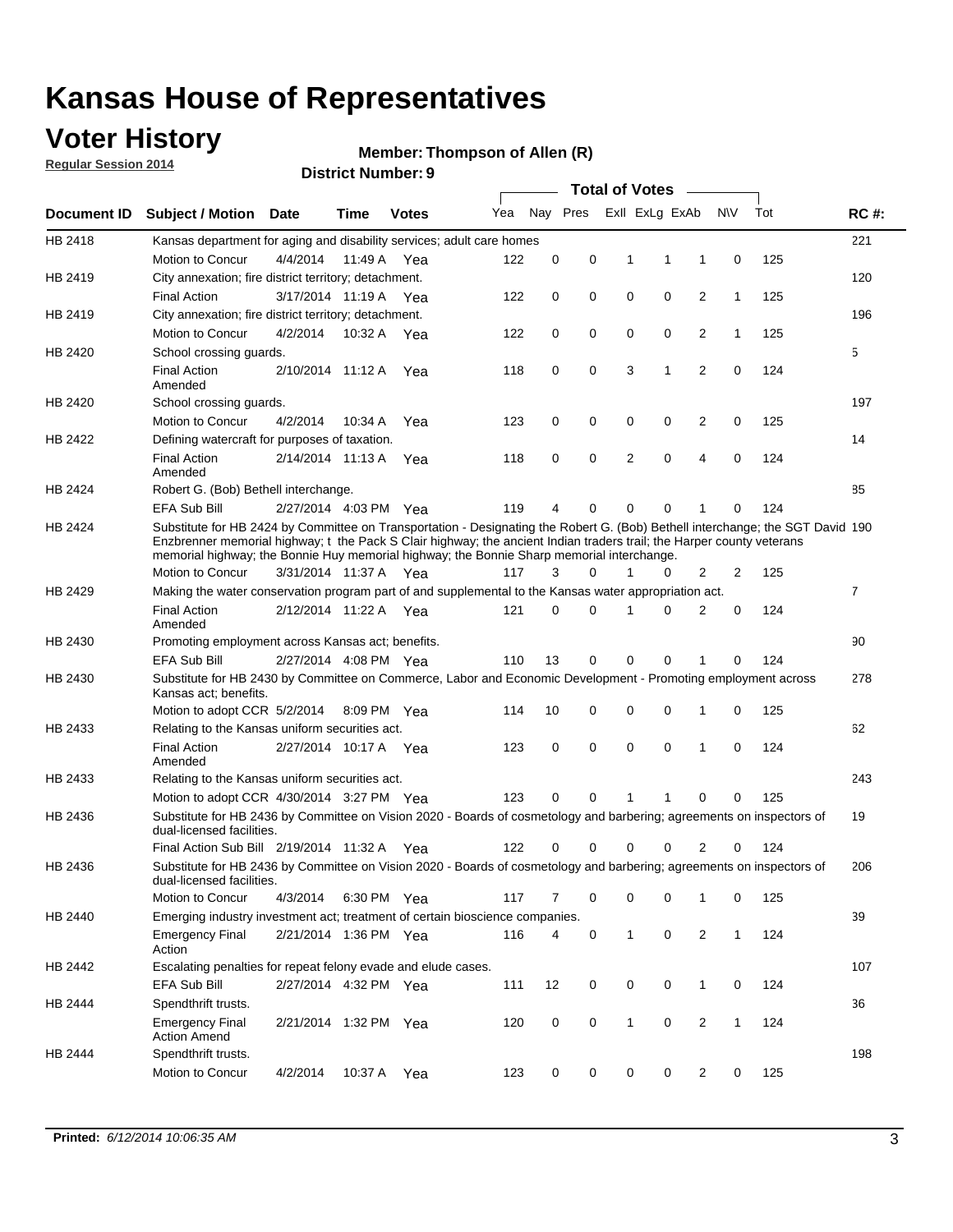# **Voter History Member: Regular Session 2014**

| <b>Member: Thompson of Allen (R)</b> |  |
|--------------------------------------|--|
|--------------------------------------|--|

| noguidi ocoololi 4014 |                                                                                                                                                                                                                                                                                                                                                                              |                       | <b>District Number: 9</b> |              |     |                |          |             |                       |             |                |     |     |             |
|-----------------------|------------------------------------------------------------------------------------------------------------------------------------------------------------------------------------------------------------------------------------------------------------------------------------------------------------------------------------------------------------------------------|-----------------------|---------------------------|--------------|-----|----------------|----------|-------------|-----------------------|-------------|----------------|-----|-----|-------------|
|                       |                                                                                                                                                                                                                                                                                                                                                                              |                       |                           |              |     |                |          |             | <b>Total of Votes</b> |             |                |     |     |             |
| Document ID           | <b>Subject / Motion</b>                                                                                                                                                                                                                                                                                                                                                      | <b>Date</b>           | <b>Time</b>               | <b>Votes</b> | Yea |                | Nay Pres |             | Exll ExLg ExAb        |             |                | N\V | Tot | <b>RC#:</b> |
| HB 2445               | Allowing for criminal discovery materials to be provided to defendant or defendant's counsel.                                                                                                                                                                                                                                                                                |                       |                           |              |     |                |          |             |                       |             |                |     |     | 63          |
|                       | <b>Final Action</b><br>Amended                                                                                                                                                                                                                                                                                                                                               | 2/27/2014 10:19 A Yea |                           |              | 123 | 0              |          | 0           | 0                     | 0           | 1              | 0   | 124 |             |
| HB 2446               | District courts; court trustee operations fund. judicial process; concerning sentencing dispositions, probation and postrelease<br>supervision; concerning expungement of driving under the influence and criminal refusal convictions; concerning trials,<br>conduct of jury after case is submitted.                                                                       |                       |                           |              |     |                |          |             |                       |             |                |     |     | 8           |
|                       | <b>Final Action</b>                                                                                                                                                                                                                                                                                                                                                          | 2/12/2014 11:23 A Yea |                           |              | 121 | 0              |          | 0           |                       | 0           | 2              | 0   | 124 |             |
| HB 2446               | Senate Substitute for HB 2446 by Committee on Judiciary - Courts; allocating moneys from driver's license fees to judicial<br>branch nonjudicial salary adjustment fund; allowing chief justice to authorize expenditures from court trustee operations fund in<br>certain judicial districts; time limits for court decisions.<br>Motion to adopt CCR 4/30/2014 3:01 PM Yea |                       |                           |              | 121 | 2              |          | 0           | 1                     | 1           | 0              | 0   | 125 | 239         |
| HB 2447               | Real property; trespass and liability.                                                                                                                                                                                                                                                                                                                                       |                       |                           |              |     |                |          |             |                       |             |                |     |     | 29          |
|                       | <b>Final Action</b><br>Amended                                                                                                                                                                                                                                                                                                                                               | 2/21/2014 11:14 A     |                           | Yea          | 119 | $\overline{2}$ |          | $\mathbf 0$ | 1                     | $\Omega$    | $\overline{2}$ | 0   | 124 |             |
| HB 2447               | Real property; trespass and liability.                                                                                                                                                                                                                                                                                                                                       |                       |                           |              |     |                |          |             |                       |             |                |     |     | 202         |
|                       | Motion to Adopt CCR 4/3/2014 6:10 PM Yea                                                                                                                                                                                                                                                                                                                                     |                       |                           |              | 122 | 2              |          | 0           | 0                     | 0           | 1              | 0   | 125 |             |
| HB 2448               | Interference with judicial process.                                                                                                                                                                                                                                                                                                                                          |                       |                           |              |     |                |          |             |                       |             |                |     |     | 30          |
|                       | <b>Final Action</b>                                                                                                                                                                                                                                                                                                                                                          | 2/21/2014 11:16 A     |                           | Yea          | 121 | 0              |          | 0           |                       | $\mathbf 0$ | 2              | 0   | 124 |             |
| <b>HB 2448</b>        | Senate Substitute for HB 2448 by Committee on Judiciary - Updating provisions relating to the Kansas bureau of<br>investigation's DNA database; amending the crime of interference with                                                                                                                                                                                      |                       |                           |              |     |                |          |             |                       |             |                |     |     | 240         |
|                       | Motion to adopt CCR 4/30/2014 3:10 PM Yea                                                                                                                                                                                                                                                                                                                                    |                       |                           |              | 116 | 7              |          | 0           | 1                     | 1           | 0              | 0   | 125 |             |
| HB 2451               | Electric utilities; creating the electric highway fee.                                                                                                                                                                                                                                                                                                                       |                       |                           |              |     |                |          |             |                       |             |                |     |     | 96          |
|                       | <b>EFA Sub Bill</b>                                                                                                                                                                                                                                                                                                                                                          | 2/27/2014 4:18 PM Yea |                           |              | 64  | 59             |          | $\mathbf 0$ | $\mathbf{0}$          | $\Omega$    | 1              | 0   | 124 |             |
| HB 2451               | Substitute for HB 2451 by Committee on Transportation - Increasing registration fees for electric vehicles.                                                                                                                                                                                                                                                                  |                       |                           |              |     |                |          |             |                       |             |                |     |     | 207         |
|                       | Motion to Concur                                                                                                                                                                                                                                                                                                                                                             | 4/3/2014              |                           | 6:34 PM Yea  | 94  | 30             |          | $\mathbf 0$ | 0                     | $\Omega$    | 1              | 0   | 125 |             |
| HB 2452               | Substitute for HB 2452 by Committee on Transportation - Distinctive license plates; donate life, disabled veterans, rotary<br>international, Kansas horse council.                                                                                                                                                                                                           |                       |                           |              |     |                |          |             |                       |             |                |     |     | 41          |
|                       | <b>EFA Sub Bill</b>                                                                                                                                                                                                                                                                                                                                                          | 2/21/2014 1:39 PM Yea |                           |              | 120 | 0              |          | 0           |                       | 0           | 2              |     | 124 |             |
| HB 2452               | Substitute for HB 2452 by Committee on Transportation - Distinctive license plates; donate life, disabled veterans, rotary<br>international, Kansas horse council, motorcycles.                                                                                                                                                                                              |                       |                           |              |     |                |          |             |                       |             |                |     |     | 208         |
|                       | Motion to Concur                                                                                                                                                                                                                                                                                                                                                             | 4/3/2014              |                           | 6:37 PM Yea  | 123 | 1              |          | 0           | 0                     | $\mathbf 0$ | 1              | 0   | 125 |             |
| HB 2453               | Protecting religious freedom regarding marriage.                                                                                                                                                                                                                                                                                                                             |                       |                           |              |     |                |          |             |                       |             |                |     |     | 9           |
|                       | <b>Final Action</b><br>Amended                                                                                                                                                                                                                                                                                                                                               | 2/12/2014 11:28 A     |                           | Yea          | 72  | 49             |          | $\mathbf 0$ | 1                     | $\mathbf 0$ | $\overline{2}$ | 0   | 124 |             |
| HB 2455               | Property tax exemption for certain utility systems located on military installation.                                                                                                                                                                                                                                                                                         |                       |                           |              |     |                |          |             |                       |             |                |     |     | 108         |
|                       | <b>Emergency Final</b><br><b>Action Amend</b>                                                                                                                                                                                                                                                                                                                                | 3/6/2014              |                           | 11:23 A Yea  | 119 | 1              |          | 0           | 2                     | 1           | $\overline{2}$ | 0   | 125 |             |
| HB 2456               | Property taxation; defining commercial and industrial machinery and equipment; motor vehicles, members of military service<br>and active guard and reservists.                                                                                                                                                                                                               |                       |                           |              |     |                |          |             |                       |             |                |     |     | 49          |
|                       | <b>Final Action</b><br>Amended                                                                                                                                                                                                                                                                                                                                               | 2/26/2014 11:32 A Yea |                           |              | 100 | 23             |          | 0           | 0                     | 0           | 1              | 0   | 124 |             |
| HB 2463               | Creating civil liability for acts of terrorism; forfeiture of property related to violations of certain criminal acts.                                                                                                                                                                                                                                                       |                       |                           |              |     |                |          |             |                       |             |                |     |     | 50          |
|                       | <b>Final Action</b><br>Amended                                                                                                                                                                                                                                                                                                                                               | 2/26/2014 11:33 A Yea |                           |              | 123 | 0              |          | 0           | $\mathbf 0$           | 0           | 1              | 0   | 124 |             |
| HB 2463               | Creating civil liability for acts of terrorism; forfeiture of property related to violations of certain criminal acts.                                                                                                                                                                                                                                                       |                       |                           |              |     |                |          |             |                       |             |                |     |     | 194         |
|                       | Motion to Concur                                                                                                                                                                                                                                                                                                                                                             | 4/1/2014              |                           | 10:46 A Yea  | 123 | 0              |          | 0           | 1                     | $\mathbf 0$ | 1              | 0   | 125 |             |
| HB 2464               | Allowing banks, trust companies and savings and loans to claim the expensing deduction for privilege tax filers under the<br>Kansas income tax act.                                                                                                                                                                                                                          |                       |                           |              |     |                |          |             |                       |             |                |     |     | 15          |
|                       | <b>Final Action</b><br>Amended                                                                                                                                                                                                                                                                                                                                               | 2/14/2014 11:14 A Yea |                           |              | 118 | 0              |          | 0           | 2                     | 0           | 4              | 0   | 124 |             |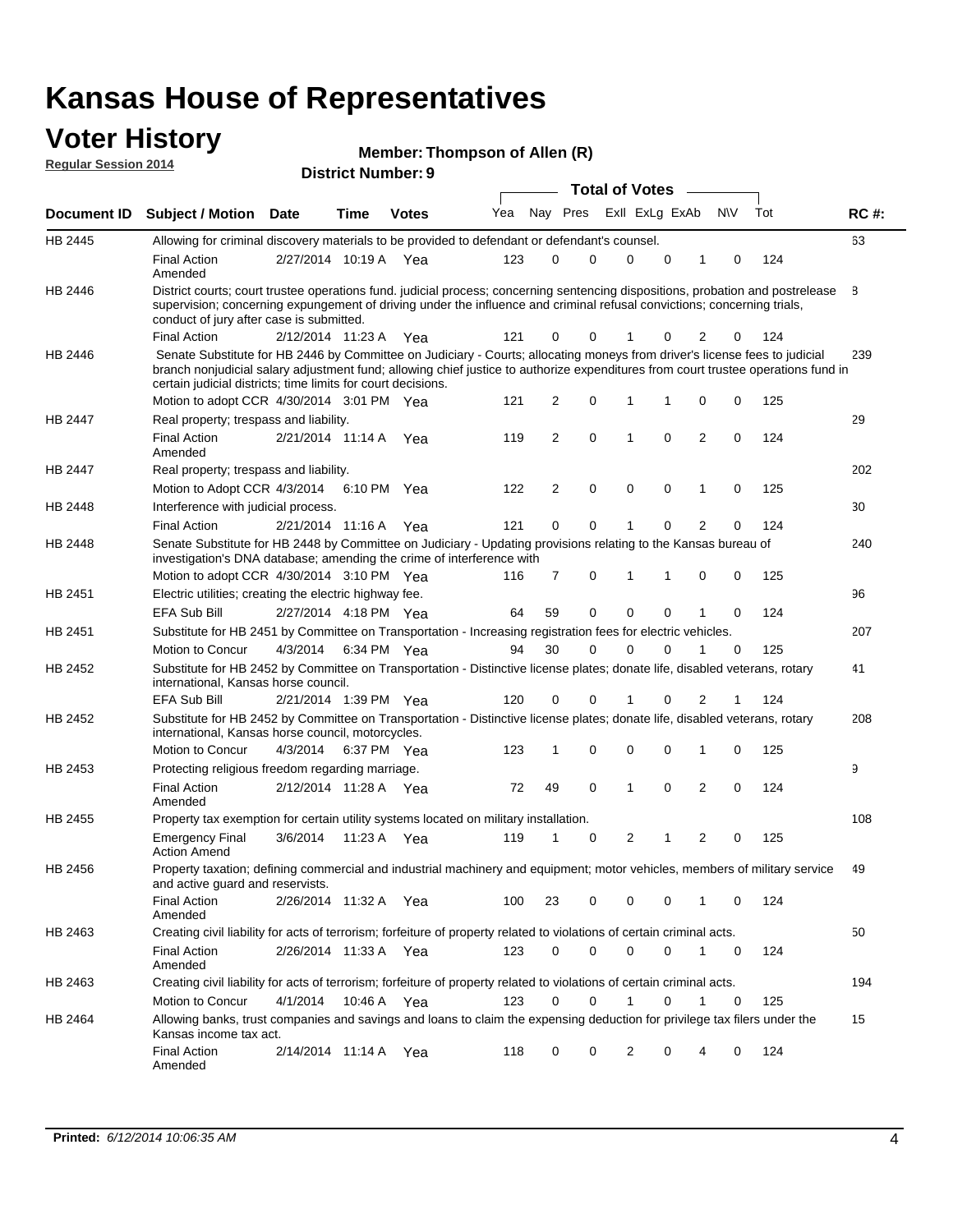## **Voter History**

**Regular Session 2014**

|                |                                                                                                                                                                             |                       |             |              |     |                |             | <b>Total of Votes</b> |                |   |             |     |             |
|----------------|-----------------------------------------------------------------------------------------------------------------------------------------------------------------------------|-----------------------|-------------|--------------|-----|----------------|-------------|-----------------------|----------------|---|-------------|-----|-------------|
|                | Document ID Subject / Motion Date                                                                                                                                           |                       | Time        | <b>Votes</b> | Yea |                | Nay Pres    |                       | Exll ExLg ExAb |   | <b>NV</b>   | Tot | <b>RC#:</b> |
| HB 2466        | Relating to administrative procedure; judicial review.                                                                                                                      |                       |             |              |     |                |             |                       |                |   |             |     | 37          |
|                | <b>Emergency Final</b><br><b>Action Amend</b>                                                                                                                               | 2/21/2014 1:33 PM Yea |             |              | 118 | 2              | 0           | 1                     | 0              | 2 | 1           | 124 |             |
| <b>HB 2470</b> | Purchasing authority for certain insurance by the state board of regents for state educational institutions.                                                                |                       |             |              |     |                |             |                       |                |   |             |     | 16          |
|                | <b>Final Action</b>                                                                                                                                                         | 2/17/2014 11:20 A Yea |             |              | 120 | 0              | 0           | 3                     | 0              | 1 | 0           | 124 |             |
| HB 2475        | Personal financial literacy program as a requirement for high school graduation.                                                                                            |                       |             |              |     |                |             |                       |                |   |             |     | 126         |
|                | <b>Final Action</b><br>Amended                                                                                                                                              | 3/19/2014 11:22 A Yea |             |              | 110 | 12             | 0           | 0                     | 1              | 2 | $\mathbf 0$ | 125 |             |
| HB 2478        | Venue for crimes committed with an electronic device.                                                                                                                       |                       |             |              |     |                |             |                       |                |   |             |     | 51          |
|                | <b>Final Action</b>                                                                                                                                                         | 2/26/2014 11:34 A     |             | Yea          | 123 | 0              | 0           | $\mathbf 0$           | $\mathbf 0$    | 1 | 0           | 124 |             |
| HB 2479        | Removing 2015 sunset provision from law requiring ignition interlock device after first test failure or alcohol or drug-related<br>conviction.                              |                       |             |              |     |                |             |                       |                |   |             |     | 115         |
|                | <b>Final Action</b><br>Amended                                                                                                                                              | 3/14/2014 11:14 A     |             | Yea          | 117 | $\mathbf 0$    | 0           | 2                     | 1              | 4 | 1           | 125 |             |
| HB 2479        | Removing 2015 sunset provision from law requiring ignition interlock device after first test failure or alcohol or drug-related<br>conviction.                              |                       |             |              |     |                |             |                       |                |   |             |     | 210         |
|                | Motion to Concur                                                                                                                                                            | 4/3/2014              |             | 6:47 PM Yea  | 122 | $\overline{2}$ | 0           | 0                     | $\mathbf 0$    | 1 | 0           | 125 |             |
| HB 2480        | Repealing the review of TeleKansas I.                                                                                                                                       |                       |             |              |     |                |             |                       |                |   |             |     | 64          |
|                | <b>Final Action</b><br>Amended                                                                                                                                              | 2/27/2014 10:20 A     |             | Yea          | 123 | 0              | 0           | $\mathbf 0$           | $\mathbf 0$    | 1 | 0           | 124 |             |
| HB 2480        | Repealing the review of TeleKansas I.                                                                                                                                       |                       |             |              |     |                |             |                       |                |   |             |     | 250         |
|                | Motion to Concur                                                                                                                                                            | 5/1/2014              |             | 1:54 PM Yea  | 123 | 1              | 0           | 0                     | 0              | 0 | 1           | 125 |             |
| <b>HB 2482</b> | Authority of state corporation commission to intervene in court proceedings.                                                                                                |                       |             |              |     |                |             |                       |                |   |             |     | 65          |
|                | <b>Final Action</b><br>Amended                                                                                                                                              | 2/27/2014 10:21 A     |             | Yea          | 121 | $\overline{2}$ | 0           | $\mathbf 0$           | $\mathbf 0$    | 1 | $\mathbf 0$ | 124 |             |
| HB 2482        | Senate Substitute for HB 2482 by Committee on Utilities - Creating the energy efficiency investment act.                                                                    |                       |             |              |     |                |             |                       |                |   |             |     | 211         |
|                | Motion to Concur                                                                                                                                                            | 4/3/2014              | 7:02 PM Yea |              | 99  | 25             | $\mathbf 0$ | 0                     | $\mathbf 0$    | 1 | 0           | 125 |             |
| HB 2487        | Construction of electric transmission lines and certificates of public convenience and necessity.                                                                           |                       |             |              |     |                |             |                       |                |   |             |     | 66          |
|                | <b>Final Action</b><br>Amended                                                                                                                                              | 2/27/2014 10:22 A     |             | Yea          | 113 | 10             | 0           | 0                     | 0              | 1 | 0           | 124 |             |
| HB 2487        | Relating to the powers and duties of the state corporation commission; construction of electric transmission lines and<br>certificates of public convenience and necessity. |                       |             |              |     |                |             |                       |                |   |             |     | 254         |
|                | Sub motion to concur 5/1/2014                                                                                                                                               |                       |             | 4:36 PM Yea  | 117 | 8              | 0           | 0                     | 0              | 0 | 0           | 125 |             |
| <b>HB 2488</b> | Kansas electric transmission authority and the purpose and composition of the authority.                                                                                    |                       |             |              |     |                |             |                       |                |   |             |     | 10          |
|                | <b>Final Action</b><br>Amended                                                                                                                                              | 2/12/2014 11:30 A     |             | Yea          | 108 | 13             | 0           | 1                     | 0              | 2 | 0           | 124 |             |
| <b>HB 2488</b> | Kansas electric transmission authority and the purpose and composition of the authority.                                                                                    |                       |             |              |     |                |             |                       |                |   |             |     | 158         |
|                | Motion to Concur                                                                                                                                                            | 3/25/2014 10:43 A     |             | Yea          | 107 | 15             | 0           | 1                     | 0              | 2 | 0           | 125 |             |
| HB 2489        | Legislative review of exceptions to disclosure of public records.                                                                                                           |                       |             |              |     |                |             |                       |                |   |             |     | 67          |
|                | <b>Final Action</b><br>Amended                                                                                                                                              | 2/27/2014 10:23 A Yea |             |              | 122 | $\mathbf 1$    | 0           | 0                     | 0              | 1 | 0           | 124 |             |
| HB 2490        | Criminal procedure; conduct of jury after case is submitted.                                                                                                                |                       |             |              |     |                |             |                       |                |   |             |     | 31          |
|                | <b>Final Action</b><br>Amended                                                                                                                                              | 2/21/2014 11:17 A Yea |             |              | 121 | 0              | 0           | $\mathbf{1}$          | $\mathbf 0$    | 2 | 0           | 124 |             |
| HB 2490        | Capital murder; attempt; murder in the first degree; sentencing.                                                                                                            |                       |             |              |     |                |             |                       |                |   |             |     | 241         |
|                | Motion to adopt CCR 4/30/2014 3:16 PM Yea                                                                                                                                   |                       |             |              | 123 | 0              | 0           | $\mathbf{1}$          | 1              | 0 | 0           | 125 |             |
| HB 2491        | Kansas tort claims act; attorney may appear in small claims action.                                                                                                         |                       |             |              |     |                |             |                       |                |   |             |     | 20          |
|                | <b>Final Action</b><br>Amended                                                                                                                                              | 2/19/2014 11:34 A Yea |             |              | 120 | $\overline{c}$ | 0           | 0                     | $\pmb{0}$      | 2 | 0           | 124 |             |
| HB 2491        | Kansas tort claims act; attorney may appear in small claims action.                                                                                                         |                       |             |              |     |                |             |                       |                |   |             |     | 199         |
|                | Motion to Concur                                                                                                                                                            | 4/2/2014              | 10:40 A     | Yea          | 121 | 2              | 0           | 0                     | 0              | 2 | 0           | 125 |             |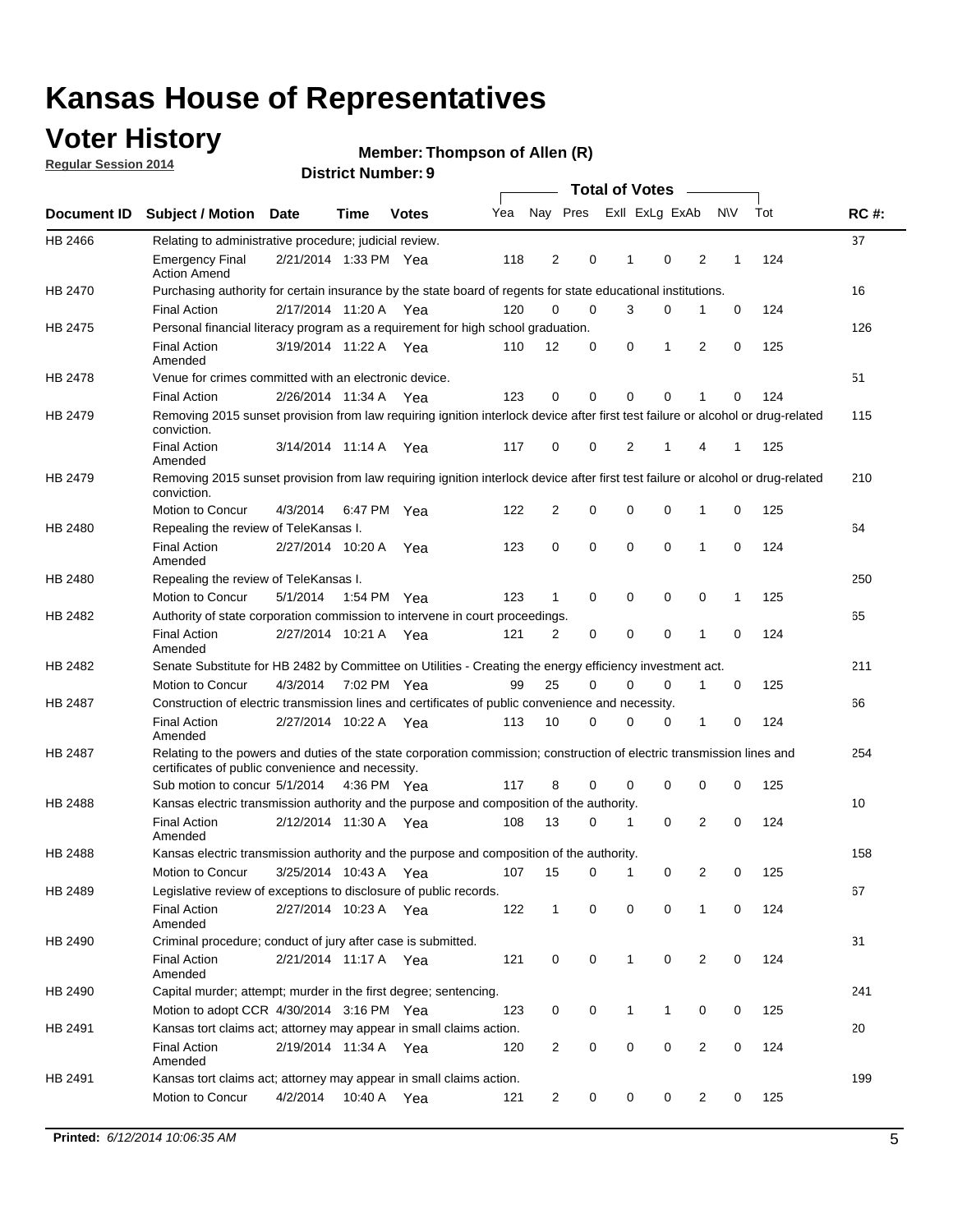### **Voter History**

**Regular Session 2014**

#### **Member: Thompson of Allen (R)**

|                    |                                                                                                                                                                                                                                                        |                       |             |              |     |          |          | <b>Total of Votes</b> |              |                |              |     |             |
|--------------------|--------------------------------------------------------------------------------------------------------------------------------------------------------------------------------------------------------------------------------------------------------|-----------------------|-------------|--------------|-----|----------|----------|-----------------------|--------------|----------------|--------------|-----|-------------|
| <b>Document ID</b> | <b>Subject / Motion Date</b>                                                                                                                                                                                                                           |                       | Time        | <b>Votes</b> | Yea | Nay Pres |          | Exll ExLg ExAb        |              |                | <b>NIV</b>   | Tot | <b>RC#:</b> |
| HB 2493            | Relating to surety regulation, appearance bonds and unlawful sexual relations.                                                                                                                                                                         |                       |             |              |     |          |          |                       |              |                |              |     | 23          |
|                    | <b>Final Action</b><br>Amended                                                                                                                                                                                                                         | 2/20/2014 11:14 A     |             | Yea          | 113 | 10       | 0        | 0                     | 0            | 0              | 1            | 124 |             |
| HB 2495            | Concerning sentencing dispositions, probation and postrelease supervision.                                                                                                                                                                             |                       |             |              |     |          |          |                       |              |                |              |     | 24          |
|                    | Final Action<br>Amended                                                                                                                                                                                                                                | 2/20/2014 11:17 A Yea |             |              | 122 | 1        | 0        | 0                     | 0            | 0              | 1            | 124 |             |
| HB 2501            | Human trafficking and related crimes; penalties for buying sexual relations; records and reporting by courts; staff secure facility 25<br>requirements.                                                                                                |                       |             |              |     |          |          |                       |              |                |              |     |             |
|                    | <b>Final Action</b><br>Amended                                                                                                                                                                                                                         | 2/20/2014 11:18 A Yea |             |              | 123 | $\Omega$ | 0        | 0                     | 0            | 0              | 1            | 124 |             |
| HB 2502            | Allowing victim notification on status change of person confined.                                                                                                                                                                                      |                       |             |              |     |          |          |                       |              |                |              |     | 26          |
|                    | Final Action                                                                                                                                                                                                                                           | 2/20/2014 11:20 A Yea |             |              | 123 | 0        | 0        | $\Omega$              | $\mathbf{0}$ | 0              |              | 124 |             |
| HB 2503            | Substitute for HB 2503 by Committee on Federal and State Affairs -- Carrying of concealed handguns by law enforcement<br>officers.                                                                                                                     |                       |             |              |     |          |          |                       |              |                |              |     | 230         |
|                    | Final Action Sub Bill 4/5/2014                                                                                                                                                                                                                         |                       | 10:22 A     | Yea          | 119 |          | 0        | 0                     | 0            | 4              |              | 125 |             |
| HB 2504            | Repealing outdated provisions relating to the purchase of certain real estate by the department of corrections.                                                                                                                                        |                       |             |              |     |          |          |                       |              |                |              |     | 18          |
|                    | <b>Final Action</b>                                                                                                                                                                                                                                    | 2/19/2014 11:31 A Yea |             |              | 122 | $\Omega$ | 0        | $\Omega$              | $\Omega$     | 2              | 0            | 124 |             |
| HB 2506            | Repealing K.S.A. 72-60b03, the effective date of the midwestern higher education compact act.                                                                                                                                                          |                       |             |              |     |          |          |                       |              |                |              |     | 52          |
|                    | <b>Final Action</b>                                                                                                                                                                                                                                    | 2/26/2014 11:35 A Yea |             |              | 122 |          | 0        | 0                     | 0            | 1              | 0            | 124 |             |
| HB 2506            | Senate Substitute for HB 2506 by Committee on Ways and Means - Education; appropriations for FY 2014 and FY 2015 for<br>various state agencies; amendments concerning postsecondary education; amendments to provisions relating to school<br>finance. |                       |             |              |     |          |          |                       |              |                |              |     | 238         |
|                    | Motion to Adopt CCR 4/6/2014                                                                                                                                                                                                                           |                       | 9:45 PM Yea |              | 63  | 57       | 0        | 0                     | 0            | 4              | 1            | 125 |             |
| HB 2509            | Emergency medical services amendments.                                                                                                                                                                                                                 |                       |             |              |     |          |          |                       |              |                |              |     | 101         |
|                    | <b>Emergency Final</b><br><b>Action Amend</b>                                                                                                                                                                                                          | 2/27/2014 4:24 PM Yea |             |              | 123 | 0        | 0        | 0                     | 0            | 1              | $\mathbf 0$  | 124 |             |
| HB 2510            | Pharmacists and pharmacies; pharmacy technicians; registration and grounds for denial of registration.                                                                                                                                                 |                       |             |              |     |          |          |                       |              |                |              |     | 84          |
|                    | <b>Emergency Final</b><br>Action                                                                                                                                                                                                                       | 2/27/2014 4:01 PM Yea |             |              | 71  | 52       | 0        | 0                     | 0            | 1              | 0            | 124 |             |
| HB 2511            | Liability for property tax on personal property; sale or abandonment of personal property.                                                                                                                                                             |                       |             |              |     |          |          |                       |              |                |              |     | 27          |
|                    | <b>Final Action</b>                                                                                                                                                                                                                                    | 2/20/2014 11:21 A Yea |             |              | 123 | $\Omega$ | 0        | 0                     | 0            | 1              | $\mathbf 0$  | 124 |             |
| HB 2514            | Exemption for Federal Home Loan Bank in certain insolvency proceedings involving insurance companies.                                                                                                                                                  |                       |             |              |     |          |          |                       |              |                |              |     | 2           |
|                    | <b>Final Action</b>                                                                                                                                                                                                                                    | 2/10/2014 11:08 A Yea |             |              | 118 | $\Omega$ | $\Omega$ | 3                     | 1            | $\overline{2}$ | $\mathbf 0$  | 124 |             |
| HB 2515            | Insurance; confidentiality of work papers from analysis of analysis of financial regulation or market regulation of insurance<br>company or affiliates.                                                                                                |                       |             |              |     |          |          |                       |              |                |              |     | 82          |
|                    | <b>Emergency Final</b><br>Action                                                                                                                                                                                                                       | 2/27/2014 3:58 PM Yea |             |              | 123 | 0        | 0        | 0                     | 0            | 1              | 0            | 124 |             |
| HB 2515            | Updating statutory references and making corresponding changes due to Executive Reorganization Order No. 41.                                                                                                                                           |                       |             |              |     |          |          |                       |              |                |              |     | 269         |
|                    | Motion to Adopt CCR 5/2/2014 3:31 PM Yea                                                                                                                                                                                                               |                       |             |              | 118 | 4        | 0        | 0                     | 1            | $\mathbf{1}$   | $\mathbf{1}$ | 125 |             |
| HB 2516            | Amendments relating to health care provider liability insurance and to companies organized to provide such insurance.                                                                                                                                  |                       |             |              |     |          |          |                       |              |                |              |     | 3           |
|                    | <b>Final Action</b><br>Amended                                                                                                                                                                                                                         | 2/10/2014 11:10 A Yea |             |              | 118 | 0        | 0        | 3                     | $\mathbf{1}$ | 2              | 0            | 124 |             |
| HB 2516            | Amendments relating to health care provider liability insurance and to companies organized to provide such insurance.                                                                                                                                  |                       |             |              |     |          |          |                       |              |                |              |     | 191         |
|                    | <b>Motion to Concur</b>                                                                                                                                                                                                                                | 3/31/2014 11:40 A Yea |             |              | 121 | 0        | 0        | 1                     | 0            | 2              | 1            | 125 |             |
| HB 2518            | Relating to ballot language statements.                                                                                                                                                                                                                |                       |             |              |     |          |          |                       |              |                |              |     | 40          |
|                    | Emergency Final<br><b>Action Amend</b>                                                                                                                                                                                                                 | 2/21/2014 1:37 PM Yea |             |              | 116 | 4        | 0        | 1                     | 0            | 2              | 1            | 124 |             |
| HB 2525            | Kansas money transmitter act concerning change of controlling interest and notification.                                                                                                                                                               |                       |             |              |     |          |          |                       |              |                |              |     | 32          |
|                    | <b>Final Action</b>                                                                                                                                                                                                                                    | 2/21/2014 11:18 A Yea |             |              | 105 | 16       | 0        | $\mathbf{1}$          | 0            | 2              | 0            | 124 |             |
| HB 2525            | Kansas money transmitter act concerning change of controlling interest and notification.                                                                                                                                                               |                       |             |              |     |          |          |                       |              |                |              |     | 252         |
|                    | Motion to Concur                                                                                                                                                                                                                                       | 5/1/2014              |             | 1:59 PM Yea  | 112 | 13       | 0        | 0                     | 0            | 0              | 0            | 125 |             |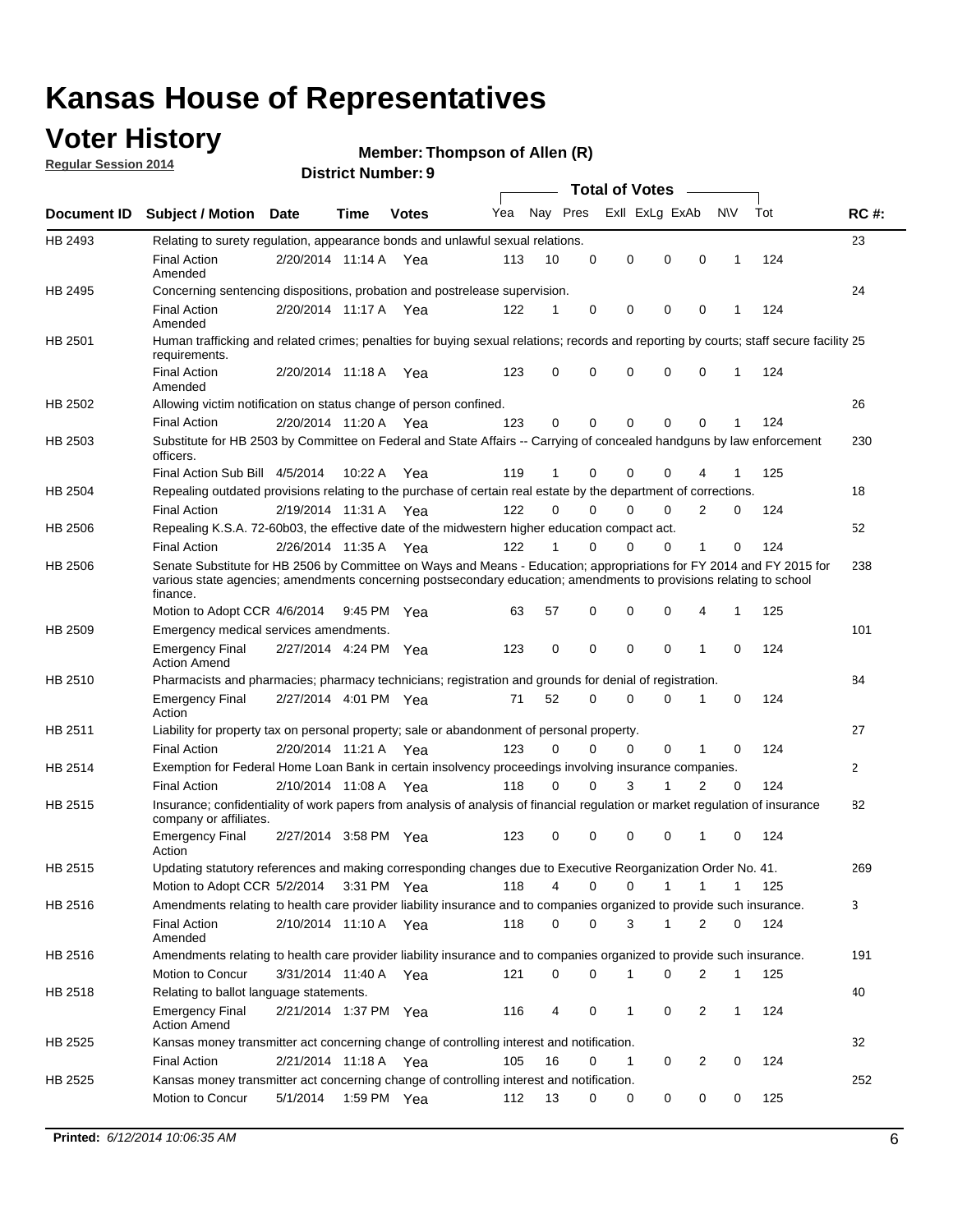#### **Voter History Regular Session 2014**

**Member: Thompson of Allen (R)** 

|                |                                                                                                                                                                                                                                                                                                                                           |                       | <b>DISTRICT MAILINGLES</b> |              |     |    |          | <b>Total of Votes</b> |              |                |                |              |     |             |
|----------------|-------------------------------------------------------------------------------------------------------------------------------------------------------------------------------------------------------------------------------------------------------------------------------------------------------------------------------------------|-----------------------|----------------------------|--------------|-----|----|----------|-----------------------|--------------|----------------|----------------|--------------|-----|-------------|
| Document ID    | <b>Subject / Motion</b>                                                                                                                                                                                                                                                                                                                   | <b>Date</b>           | Time                       | <b>Votes</b> | Yea |    | Nay Pres |                       |              | Exll ExLg ExAb | <b>NV</b>      |              | Tot | <b>RC#:</b> |
| HB 2533        | Changing interest credit amounts, member distributions upon termination or death and retirement annuities under the KPERS 42<br>Act of 2015.                                                                                                                                                                                              |                       |                            |              |     |    |          |                       |              |                |                |              |     |             |
|                | <b>Emergency Final</b><br><b>Action Amend</b>                                                                                                                                                                                                                                                                                             | 2/21/2014 1:40 PM Yea |                            |              | 94  | 26 | 0        |                       | 1            | 0              | 2              | 1            | 124 |             |
| HB 2537        | Eliminating font size and type requirement for disclosure statements contained in insurance contracts and explanatory<br>materials printed in any language other than English.                                                                                                                                                            |                       |                            |              |     |    |          |                       |              |                |                |              |     | 81          |
|                | <b>Emergency Final</b><br>Action                                                                                                                                                                                                                                                                                                          | 2/27/2014 3:56 PM Yea |                            |              | 119 | 4  | 0        |                       | $\mathbf 0$  | 0              | 1              | 0            | 124 |             |
| HB 2537        | Insurance; eliminating font and type requirements for certain non-English insurance documents; confidentiality of certain<br>documents; continuation of health insurance for spouse and children of certain emergency personnel and employees of the<br>department of corrections; purchase of certain insurance by the state fair board. |                       |                            |              |     |    |          |                       |              |                |                |              |     | 249         |
|                | Motion to adopt CCR 4/30/2014 3:58 PM Yea                                                                                                                                                                                                                                                                                                 |                       |                            |              | 122 |    | 0<br>0   |                       | 1            | $\mathbf 1$    | 0              | 1            | 125 |             |
| HB 2538        | Giving landowner right of first refusal for antlers of deer illegally shot on landowner's property.                                                                                                                                                                                                                                       |                       |                            |              |     |    |          |                       |              |                |                |              |     | 102         |
|                | <b>Emergency Final</b><br><b>Action Amend</b>                                                                                                                                                                                                                                                                                             | 2/27/2014 4:26 PM Yea |                            |              | 106 | 17 | 0        |                       | 0            | 0              | 1              | 0            | 124 |             |
| HB 2541        | Substitute for HB2541 by Committee on Local Government—plastic bottles and containers; labeling; solid waste landfill<br>restrictions.                                                                                                                                                                                                    |                       |                            |              |     |    |          |                       |              |                |                |              |     | 121         |
|                | Final Action Sub Bill 3/17/2014 11:21 A                                                                                                                                                                                                                                                                                                   |                       |                            | Nav          | 102 | 21 | 0        |                       | $\mathbf 0$  | 0              | 2              | 0            | 125 |             |
| HB 2542        | Property tax exemption for amateur-built aircraft.                                                                                                                                                                                                                                                                                        |                       |                            |              |     |    |          |                       |              |                |                |              |     | 112         |
|                | <b>Final Action</b><br>Amended                                                                                                                                                                                                                                                                                                            | 3/13/2014 11:22 A Yea |                            |              | 116 | 4  | 0        |                       | $\mathbf{1}$ | 1              | $\overline{2}$ | 1            | 125 |             |
| HB 2544        | Authorizing postsecondary educational institutions to enter into the state authorization reciprocity agreement to provide<br>distance education.                                                                                                                                                                                          |                       |                            |              |     |    |          |                       |              |                |                |              |     | 17          |
|                | <b>Final Action</b>                                                                                                                                                                                                                                                                                                                       | 2/17/2014 11:21 A Yea |                            |              | 120 |    | 0<br>0   |                       | 3            | $\Omega$       | 1              | 0            | 124 |             |
| HB 2545        | Extending sunset date on certain agriculture fees from July 1, 2015, to July 1, 2019.                                                                                                                                                                                                                                                     |                       |                            |              |     |    |          |                       |              |                |                |              |     | 68          |
|                | <b>Final Action</b><br>Amended                                                                                                                                                                                                                                                                                                            | 2/27/2014 10:25 A Yea |                            |              | 99  | 24 | 0        |                       | 0            | $\Omega$       | 1              | $\Omega$     | 124 |             |
| <b>HB 2547</b> | Changing the map copy requirement in mining permit application.                                                                                                                                                                                                                                                                           |                       |                            |              |     |    |          |                       |              |                |                |              |     | 53          |
|                | <b>Final Action</b>                                                                                                                                                                                                                                                                                                                       | 2/26/2014 11:36 A     |                            | Yea          | 123 |    | 0<br>0   |                       | 0            | 0              | 1              | 0            | 124 |             |
| HB 2548        | Creating the water program management fund and transferring the air quality fee fund.                                                                                                                                                                                                                                                     |                       |                            |              |     |    |          |                       |              |                |                |              |     | 46          |
|                | <b>Emergency Final</b><br>Action                                                                                                                                                                                                                                                                                                          | 2/21/2014 1:46 PM Yea |                            |              | 119 | 1  | 0        |                       | 1            | $\mathbf 0$    | 2              | 1            | 124 |             |
| HB 2549        | Allowing burial of hazardous waste on-site.                                                                                                                                                                                                                                                                                               |                       |                            |              |     |    |          |                       |              |                |                |              |     | 54          |
|                | <b>Final Action</b>                                                                                                                                                                                                                                                                                                                       | 2/26/2014 11:38 A     |                            | Yea          | 123 | 0  | 0        |                       | $\mathbf 0$  | 0              | 1              | 0            | 124 |             |
| HB 2550        | Repeal of the atmospheric mercury deposition monitoring network.                                                                                                                                                                                                                                                                          |                       |                            |              |     |    |          |                       |              |                |                |              |     | 33          |
|                | <b>Final Action</b>                                                                                                                                                                                                                                                                                                                       | 2/21/2014 11:20 A Yea |                            |              | 92  | 29 | 0        |                       | 1            | 0              | 2              | 0            | 124 |             |
| HB 2551        | Repealing regulation of PCB disposal facilities.                                                                                                                                                                                                                                                                                          |                       |                            |              |     |    |          |                       |              |                |                |              |     | 47          |
|                | <b>Emergency Final</b><br><b>Action Amend</b>                                                                                                                                                                                                                                                                                             | 2/21/2014 1:47 PM Yea |                            |              | 100 | 20 | 0        |                       | 1            | 0              | 2              | 1            | 124 |             |
| HB 2551        | Repealing the regulation of PCB disposal facilities; making changes to the atmospheric mercury deposition monitoring network 271<br>and the disposal of plastic bottles, containers and solid waste.                                                                                                                                      |                       |                            |              |     |    |          |                       |              |                |                |              |     |             |
|                | Motion to Adopt CCR 5/2/2014 3:45 PM Yea                                                                                                                                                                                                                                                                                                  |                       |                            |              | 105 | 17 | 0        |                       | 0            | 1              | 1              | $\mathbf{1}$ | 125 |             |
| HB 2552        | Managed care organizations, prompt payment.                                                                                                                                                                                                                                                                                               |                       |                            |              |     |    |          |                       |              |                |                |              |     | 69          |
|                | <b>Final Action</b><br>Amended                                                                                                                                                                                                                                                                                                            | 2/27/2014 10:26 A Yea |                            |              | 123 | 0  | 0        |                       | 0            | 0              | 1              | 0            | 124 |             |
| HB 2552        | Kansas medical assistance program; managed care organizations; consent for expansion of certain medicaid services.                                                                                                                                                                                                                        |                       |                            |              |     |    |          |                       |              |                |                |              |     | 225         |
|                | <b>Motion to Concur</b>                                                                                                                                                                                                                                                                                                                   | 4/4/2014              | 6:13 PM Nay                |              | 68  | 54 | 0        |                       | $\Omega$     | 1              | $\overline{2}$ | 0            | 125 |             |
| HB 2553        | Health care compact.                                                                                                                                                                                                                                                                                                                      |                       |                            |              |     |    |          |                       |              |                |                |              |     | 141         |
|                | <b>Final Action</b>                                                                                                                                                                                                                                                                                                                       | 3/24/2014 10:15 A Yea |                            |              | 74  | 48 | 0        |                       | 0            | 0              | 3              | 0            | 125 |             |
| HB 2555        | Release of information in support of arrest warrants and search warrants.                                                                                                                                                                                                                                                                 |                       |                            |              |     |    |          |                       |              |                |                |              |     | 86          |
|                | <b>Emergency Final</b><br><b>Action Amend</b>                                                                                                                                                                                                                                                                                             | 2/27/2014 4:04 PM Yea |                            |              | 113 | 10 | 0        |                       | 0            | 0              | $\mathbf{1}$   | 0            | 124 |             |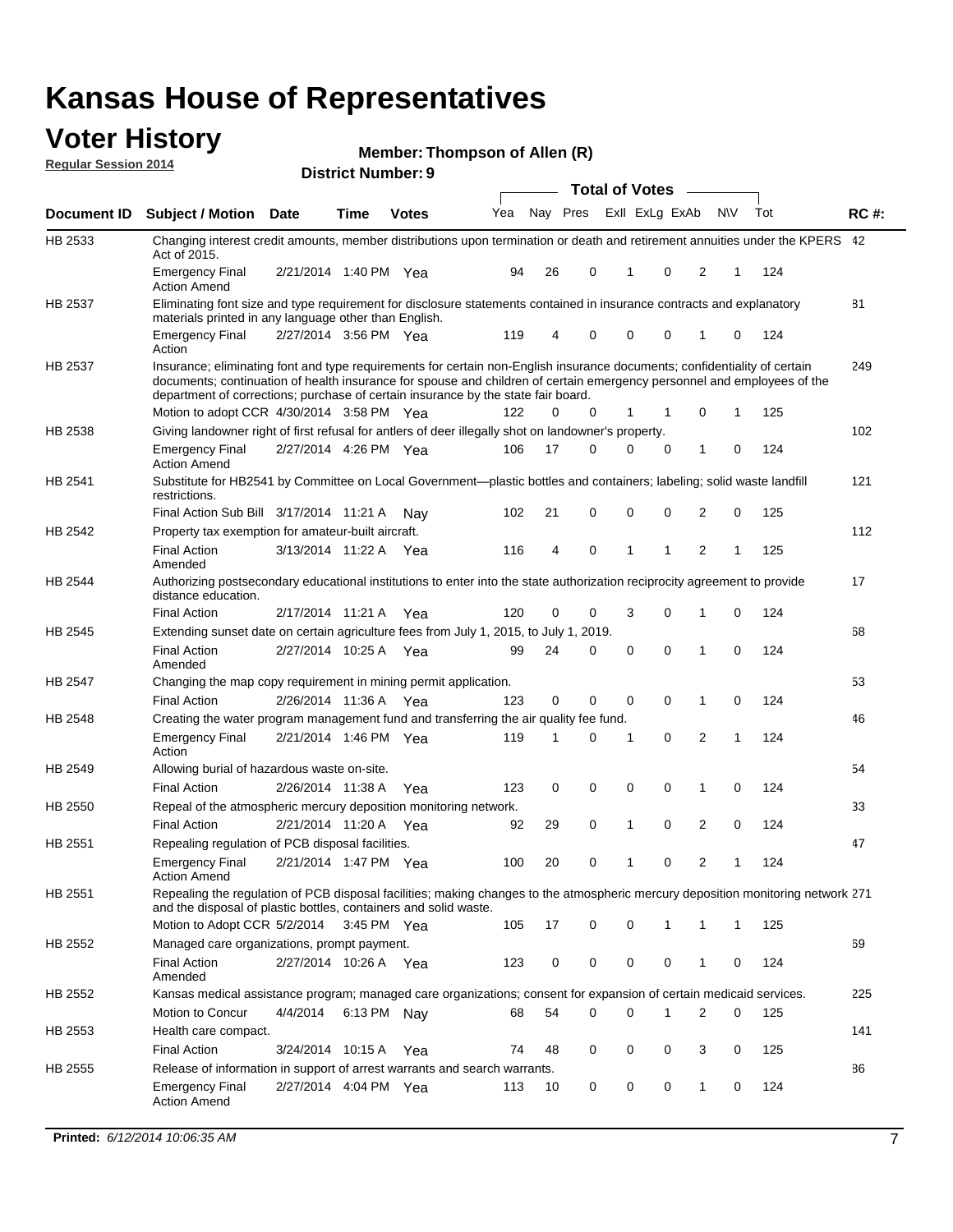## **Voter History**

**Regular Session 2014**

| <b>District Number: 9</b> |  |
|---------------------------|--|
|                           |  |

|                |                                                                                                                                                                                                                                                                                                                                                           |                       |         |              |     |          |          | <b>Total of Votes</b> |             |              |             |     |             |
|----------------|-----------------------------------------------------------------------------------------------------------------------------------------------------------------------------------------------------------------------------------------------------------------------------------------------------------------------------------------------------------|-----------------------|---------|--------------|-----|----------|----------|-----------------------|-------------|--------------|-------------|-----|-------------|
|                | Document ID Subject / Motion Date                                                                                                                                                                                                                                                                                                                         |                       | Time    | <b>Votes</b> | Yea | Nay Pres |          | Exll ExLg ExAb        |             |              | N\V         | Tot | <b>RC#:</b> |
| HB 2557        | Changing penalties for certain taxpayers who file incorrect returns under Kansas income tax act.                                                                                                                                                                                                                                                          |                       |         |              |     |          |          |                       |             |              |             |     | 21          |
|                | <b>Final Action</b><br>Amended                                                                                                                                                                                                                                                                                                                            | 2/19/2014 11:35 A     |         | Yea          | 122 | 0        | 0        | 0                     | 0           | 2            | $\mathbf 0$ | 124 |             |
| HB 2561        | Licensure of pharmacists and registration of pharmacy interns by board of pharmacy.                                                                                                                                                                                                                                                                       |                       |         |              |     |          |          |                       |             |              |             |     | 55          |
|                | <b>Final Action</b>                                                                                                                                                                                                                                                                                                                                       | 2/26/2014 11:39 A Yea |         |              | 105 | 18       | 0        | 0                     | 0           | 1            | 0           | 124 |             |
| HB 2564        | Requiring 60-day wait before re-employment for retirement benefit eligibility.                                                                                                                                                                                                                                                                            |                       |         |              |     |          |          |                       |             |              |             |     | 43          |
|                | <b>Emergency Final</b><br>Action                                                                                                                                                                                                                                                                                                                          | 2/21/2014 1:41 PM Yea |         |              | 120 | 0        | 0        | 1                     | 0           | 2            | 1           | 124 |             |
| HB 2566        | Requiring court fee for forensic audio and video examination services.                                                                                                                                                                                                                                                                                    |                       |         |              |     |          |          |                       |             |              |             |     | 93          |
|                | <b>Emergency Final</b><br>Action                                                                                                                                                                                                                                                                                                                          | 2/27/2014 4:12 PM Yea |         |              | 123 | 0        | 0        | $\mathbf 0$           | $\mathbf 0$ | $\mathbf{1}$ | 0           | 124 |             |
| HB 2568        | Domestic relations; Kansas family law code; child support guidelines.                                                                                                                                                                                                                                                                                     |                       |         |              |     |          |          |                       |             |              |             |     | 70          |
|                | <b>Final Action</b><br>Amended                                                                                                                                                                                                                                                                                                                            | 2/27/2014 10:27 A     |         | Yea          | 123 | 0        | 0        | 0                     | $\mathbf 0$ | 1            | 0           | 124 |             |
| HB 2568        | Domestic relations; Kansas family law code; child support guidelines.                                                                                                                                                                                                                                                                                     |                       |         |              |     |          |          |                       |             |              |             |     | 268         |
|                | Motion to adopt CCR 5/2/2014                                                                                                                                                                                                                                                                                                                              |                       |         | 3:28 PM Yea  | 123 | 0        | 0        | 0                     | 1           | 1            | 0           | 125 |             |
| HB 2576        | Employment security law; creation of "new employer rate."                                                                                                                                                                                                                                                                                                 |                       |         |              |     |          |          |                       |             |              |             |     | 71          |
|                | <b>Final Action</b><br>Amended                                                                                                                                                                                                                                                                                                                            | 2/27/2014 10:28 A     |         | Yea          | 123 | 0        | 0        | 0                     | $\mathbf 0$ | 1            | 0           | 124 |             |
| HB 2576        | Employment security law; creation of "new employer rate."                                                                                                                                                                                                                                                                                                 |                       |         |              |     |          |          |                       |             |              |             |     | 159         |
|                | Motion to Concur                                                                                                                                                                                                                                                                                                                                          | 3/25/2014 10:47 A     |         | Yea          | 122 | 0        | 0        | 1                     | 0           | 2            | 0           | 125 |             |
| <b>HB 2577</b> | Allowing parents to remain anonymous when surrendering an infant under the newborn protection act.                                                                                                                                                                                                                                                        |                       |         |              |     |          |          |                       |             |              |             |     | 56          |
|                | <b>Final Action</b><br>Amended                                                                                                                                                                                                                                                                                                                            | 2/26/2014 11:41 A Yea |         |              | 123 | 0        | $\Omega$ | 0                     | 0           | 1            | 0           | 124 |             |
| HB 2577        | Allowing parents to remain anonymous when surrendering an infant under the newborn protection act.                                                                                                                                                                                                                                                        |                       |         |              |     |          |          |                       |             |              |             |     | 220         |
|                | Motion to Concur                                                                                                                                                                                                                                                                                                                                          | 4/4/2014              | 11:45 A | Yea          | 121 | 0        | 0        |                       | 1           | 1            | $\mathbf 1$ | 125 |             |
| HB 2578        | Certification by chief law enforcement officer for transfer of a firearm when required by federal law.                                                                                                                                                                                                                                                    |                       |         |              |     |          |          |                       |             |              |             |     | 122         |
|                | <b>Final Action</b><br>Amended                                                                                                                                                                                                                                                                                                                            | 3/17/2014 11:22 A     |         | Yea          | 123 | 0        | 0        | $\Omega$              | $\Omega$    | 2            | 0           | 125 |             |
| HB 2578        | Regulating the possession of weapons.                                                                                                                                                                                                                                                                                                                     |                       |         |              |     |          |          |                       |             |              |             |     | 235         |
|                | Motion to Adopt CCR 4/5/2014 4:40 PM Yea                                                                                                                                                                                                                                                                                                                  |                       |         |              | 102 | 19       | 0        | 0                     | 0           | 4            | 0           | 125 |             |
| HB 2580        | Specifying the duties of the state fire marshal relating to regional emergency response teams for hazardous materials and<br>search and rescue incidents.                                                                                                                                                                                                 |                       |         |              |     |          |          |                       |             |              |             |     | 72          |
|                | <b>Final Action</b><br>Amended                                                                                                                                                                                                                                                                                                                            | 2/27/2014 10:29 A     |         | Yea          | 113 | 10       | 0        | $\mathbf 0$           | $\mathbf 0$ | 1            | 0           | 124 |             |
| HB 2580        | Kansas Real Estate Appraisal Board; licensee fingerprinting and criminal background checks.                                                                                                                                                                                                                                                               |                       |         |              |     |          |          |                       |             |              |             |     | 272         |
|                | Motion to adopt CCR 5/2/2014                                                                                                                                                                                                                                                                                                                              |                       |         | 3:49 PM Yea  | 115 | 7        | 0        | 0                     | 1           | 1            | 1           | 125 |             |
| HB 2582        | Creating an exemption from food establishment licensing for churches.                                                                                                                                                                                                                                                                                     |                       |         |              |     |          |          |                       |             |              |             |     | 57          |
|                | <b>Final Action</b>                                                                                                                                                                                                                                                                                                                                       | 2/26/2014 11:42 A Yea |         |              | 123 | 0        | 0        | 0                     | 0           |              | 0           | 124 |             |
| HB 2588        | Child in need of care; juvenile offenders; permanent custodians.                                                                                                                                                                                                                                                                                          |                       |         |              |     |          |          |                       |             |              |             |     | 94          |
|                | <b>Emergency Final</b><br><b>Action Amend</b>                                                                                                                                                                                                                                                                                                             | 2/27/2014 4:14 PM Yea |         |              | 123 | 0        | 0        | 0                     | 0           | 1            | 0           | 124 |             |
| HB 2588        | Senate Substitute for HB 2588 by Committee on Judiciary - Concerning children and minors; relating to children in need of<br>care; placement in juvenile detention facilities; permanent custodians; relating to juvenile offenders; alternative adjudication;<br>youth residential centers and services; risk assessment; sentencing; good time credits. |                       |         |              |     |          |          |                       |             |              |             |     | 244         |
|                | Motion to adopt CCR 4/30/2014 3:36 PM Yea                                                                                                                                                                                                                                                                                                                 |                       |         |              | 123 | 0        | 0        | 1                     | 1           | 0            | 0           | 125 |             |
| HB 2591        | Requiring certain audit reports to be filed electronically and to be filed only with the department of administration.                                                                                                                                                                                                                                    |                       |         |              |     |          |          |                       |             |              |             |     | 58          |
|                | <b>Final Action</b>                                                                                                                                                                                                                                                                                                                                       | 2/26/2014 11:43 A Yea |         |              | 123 | 0        | 0        | 0                     | 0           | 1            | 0           | 124 |             |
| HB 2595        | State fossils; the tylosaurus and the pteranodon.                                                                                                                                                                                                                                                                                                         |                       |         |              |     |          |          |                       |             |              |             |     | 73          |
|                | <b>Final Action</b><br>Amended                                                                                                                                                                                                                                                                                                                            | 2/27/2014 10:31 A Yea |         |              | 96  | 27       | 0        | 0                     | 0           | 1            | 0           | 124 |             |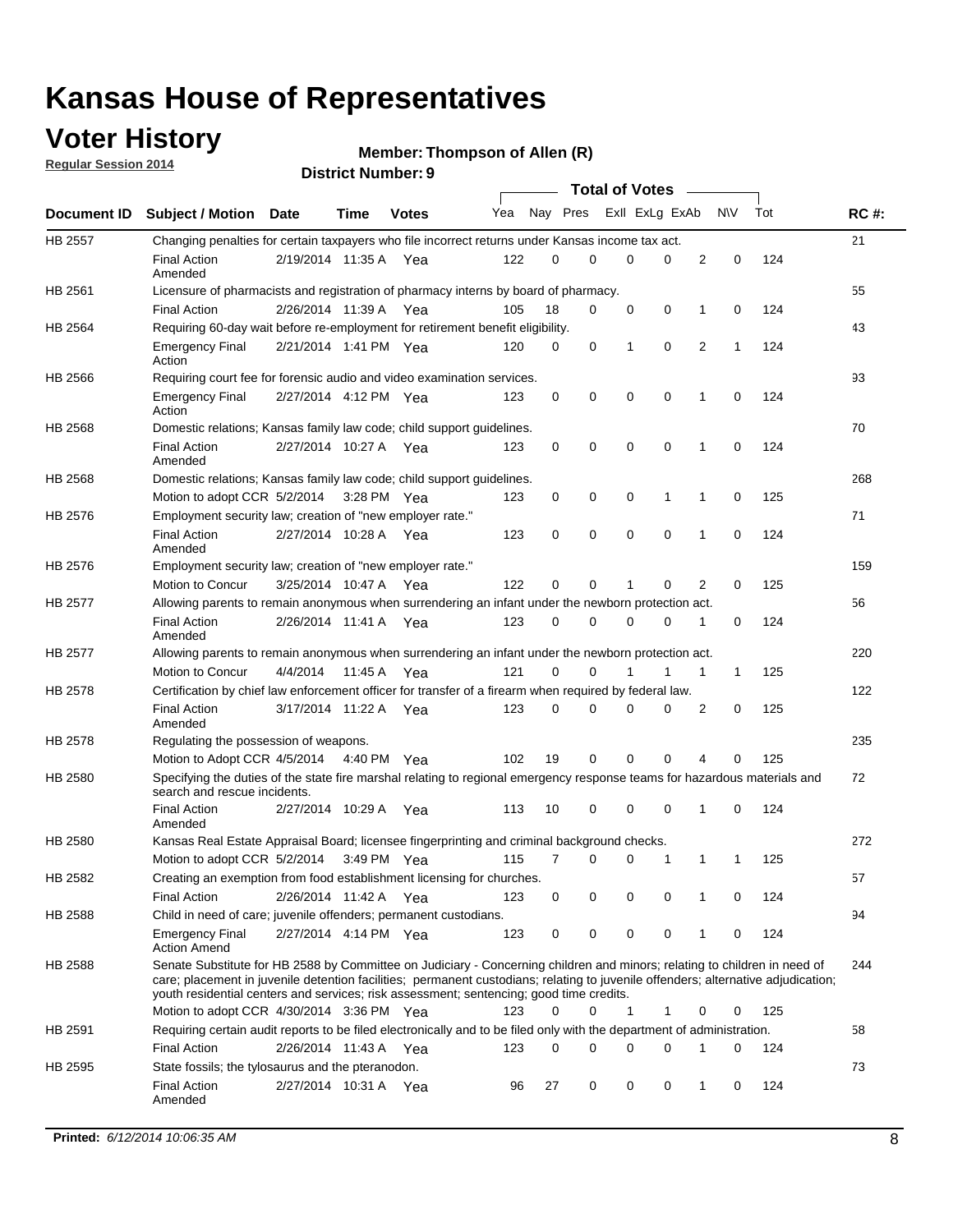### **Voter History**

**Regular Session 2014**

| <b>District Number: 9</b> |  |
|---------------------------|--|
|                           |  |

|             |                                                                                                                                                                                                                                       |                       |             |              |     |          | <b>Total of Votes</b> |                |             |             |     |     |             |
|-------------|---------------------------------------------------------------------------------------------------------------------------------------------------------------------------------------------------------------------------------------|-----------------------|-------------|--------------|-----|----------|-----------------------|----------------|-------------|-------------|-----|-----|-------------|
| Document ID | Subject / Motion Date                                                                                                                                                                                                                 |                       | <b>Time</b> | <b>Votes</b> | Yea | Nay Pres |                       | ExII ExLg ExAb |             |             | N\V | Tot | <b>RC#:</b> |
| HB 2596     | Computation of retirement benefits when a state officer or employee is placed on furlough or has reduction in compensation.<br><b>Final Action</b>                                                                                    | 2/27/2014 10:33 A     |             | Yea          | 123 | 0        | 0                     | 0              | $\Omega$    |             | 0   | 124 | 74          |
| HB 2596     | Computation of retirement benefits when a state officer or employee is placed on furlough or has reduction in<br>compensation.                                                                                                        |                       |             |              |     |          |                       |                |             |             |     |     | 246         |
|             | Motion to adopt CCR 4/30/2014 3:45 PM Yea                                                                                                                                                                                             |                       |             |              | 123 | 0        | 0                     | 1              | 1           | $\mathbf 0$ | 0   | 125 |             |
| HB 2597     | Municipal recycling services                                                                                                                                                                                                          |                       |             |              |     |          |                       |                |             |             |     |     | 97          |
|             | <b>Emergency Final</b><br><b>Action Amend</b>                                                                                                                                                                                         | 2/27/2014 4:20 PM Yea |             |              | 105 | 18       | 0                     | 0              | 0           | 1           | 0   | 124 |             |
| HB 2599     | Authorizing the secretary of state to grant an easement to the unified government of Wyandotte county.                                                                                                                                |                       |             |              |     |          |                       |                |             |             |     |     | 22          |
|             | <b>Final Action</b>                                                                                                                                                                                                                   | 2/19/2014 11:37 A Yea |             |              | 120 | 2        | 0                     | 0              | $\Omega$    | 2           | 0   | 124 |             |
| HB 2599     | Authorizing the secretary of state to grant an easement to the unified government of Wyandotte county.<br>Motion to Concur                                                                                                            | 3/14/2014 11:25 A Yea |             |              | 118 | 0        | 0                     | 2              | 1           | 4           | 0   | 125 | 118         |
| HB 2602     |                                                                                                                                                                                                                                       |                       |             |              |     |          |                       |                |             |             |     |     | 44          |
|             | Increasing the percentage of unclassified employees allowed to be employed by KPERS from 25% to 50%.<br><b>Emergency Final</b><br>Action                                                                                              | 2/21/2014 1:43 PM Yea |             |              | 107 | 13       | 0                     | 1              | 0           | 2           | 1   | 124 |             |
| HB 2602     | Increasing the percentage of unclassified employees allowed to be employed by KPERS from 25% to 50%.                                                                                                                                  |                       |             |              |     |          |                       |                |             |             |     |     | 195         |
|             | <b>Motion to Concur</b>                                                                                                                                                                                                               | 4/1/2014              | 10:57 A     | Yea          | 108 | 15       | 0                     | 1              | $\mathbf 0$ | 1           | 0   | 125 |             |
| HB 2609     | Practice of pharmacy; filling and refilling of prescriptions.                                                                                                                                                                         |                       |             |              |     |          |                       |                |             |             |     |     | 105         |
|             | <b>Emergency Final</b><br><b>Action Amend</b>                                                                                                                                                                                         | 2/27/2014 4:29 PM Yea |             |              | 123 | 0        | $\mathbf 0$           | 0              | 0           | 1           | 0   | 124 |             |
| HB 2611     | Conduct of dental offices.                                                                                                                                                                                                            |                       |             |              |     |          |                       |                |             |             |     |     | 83          |
|             | <b>Emergency Final</b><br>Action                                                                                                                                                                                                      | 2/27/2014 3:59 PM Yea |             |              | 123 | 0        | $\mathbf 0$           | 0              | $\Omega$    | 1           | 0   | 124 |             |
| HB 2612     | Relating to district judge and district magistrate judge vacancies.                                                                                                                                                                   |                       |             |              |     |          |                       |                |             |             |     |     | 75          |
|             | <b>Final Action</b><br>Amended                                                                                                                                                                                                        | 2/27/2014 10:34 A Yea |             |              | 106 | 17       | 0                     | 0              | 0           | 1           | 0   | 124 |             |
| HB 2613     | Relating to the issuance of stillbirth and unborn child's death certificates.                                                                                                                                                         |                       |             |              |     |          |                       |                |             |             |     |     | 103         |
|             | <b>Emergency Final</b><br><b>Action Amend</b>                                                                                                                                                                                         | 2/27/2014 4:27 PM Yea |             |              | 122 | 1        | 0                     | 0              | $\Omega$    | 1           | 0   | 124 |             |
| HB 2615     | Substitute for HB 2615 by Committee on Commerce, Labor and Economic Development - Workers compensation assigned<br>risk pool.                                                                                                         |                       |             |              |     |          |                       |                |             |             |     |     | 185         |
|             | <b>EFA Sub Bill</b><br>Amended                                                                                                                                                                                                        | 3/26/2014 3:42 PM Yea |             |              | 98  | 25       | 0                     | 1              | 0           | 1           | 0   | 125 |             |
| HB 2616     | Secretary of labor; explore agreement to allow state of Kansas to enforce OSHA standards.                                                                                                                                             |                       |             |              |     |          |                       |                |             |             |     |     | 92          |
|             | <b>Emergency Final</b><br>Action                                                                                                                                                                                                      | 2/27/2014 4:11 PM Yea |             |              | 93  | 30       | 0                     | 0              | 0           | 1           | 0   | 124 |             |
| HB 2616     | Senate Substitute for HB 2616 by Committee on Commerce - Secretary of labor directed to study state enforcement of OSHA 261<br>standards.                                                                                             |                       |             |              |     |          |                       |                |             |             |     |     |             |
|             | Motion to Concur                                                                                                                                                                                                                      | 5/2/2014              | 11:47 A Yea |              | 94  | 30       | 0                     | 0              | 1           | 0           | 0   | 125 |             |
| HB 2633     | Substitute for HB 2633 by Committee on Corrections and Juvenile Justice - Juvenile offenders; youth residential centers and<br>services; risk assessment; raising the age for prosecution as an adult; sentencing; good time credits. |                       |             |              |     |          |                       |                |             |             |     |     | 106         |
|             | <b>EFA Sub Bill</b><br>Amended                                                                                                                                                                                                        | 2/27/2014 4:31 PM Yea |             |              | 122 | 1        | 0                     | 0              | 0           | 1           | 0   | 124 |             |
| HB 2636     | Secretary of health and environment and air quality standards.                                                                                                                                                                        |                       |             |              |     |          |                       |                |             |             |     |     | 45          |
|             | <b>Emergency Final</b><br><b>Action Amend</b>                                                                                                                                                                                         | 2/21/2014 1:44 PM Yea |             |              | 89  | 31       | 0                     | 1              | 0           | 2           | 1   | 124 |             |
| HB 2636     | Secretary of health and environment and air quality standards.                                                                                                                                                                        |                       |             |              |     |          |                       |                |             |             |     |     | 212         |
|             | Sub motion to concur 4/3/2014                                                                                                                                                                                                         |                       | 7:20 PM Yea |              | 121 | 3        | 0                     | 0              | 0           |             | 0   | 125 |             |
| HB 2642     | Income tax deduction for net gain on the sale of certain horses, cattle or livestock; income tax credit for expenditures to make 131<br>dwelling or facility accessible for persons with a disability.<br><b>Final Action</b>         |                       |             |              |     | 0        | 0                     | 0              | 1           |             | 0   |     |             |
|             | Amended                                                                                                                                                                                                                               | 3/20/2014 11:17 A Yea |             |              | 123 |          |                       |                |             | 1           |     | 125 |             |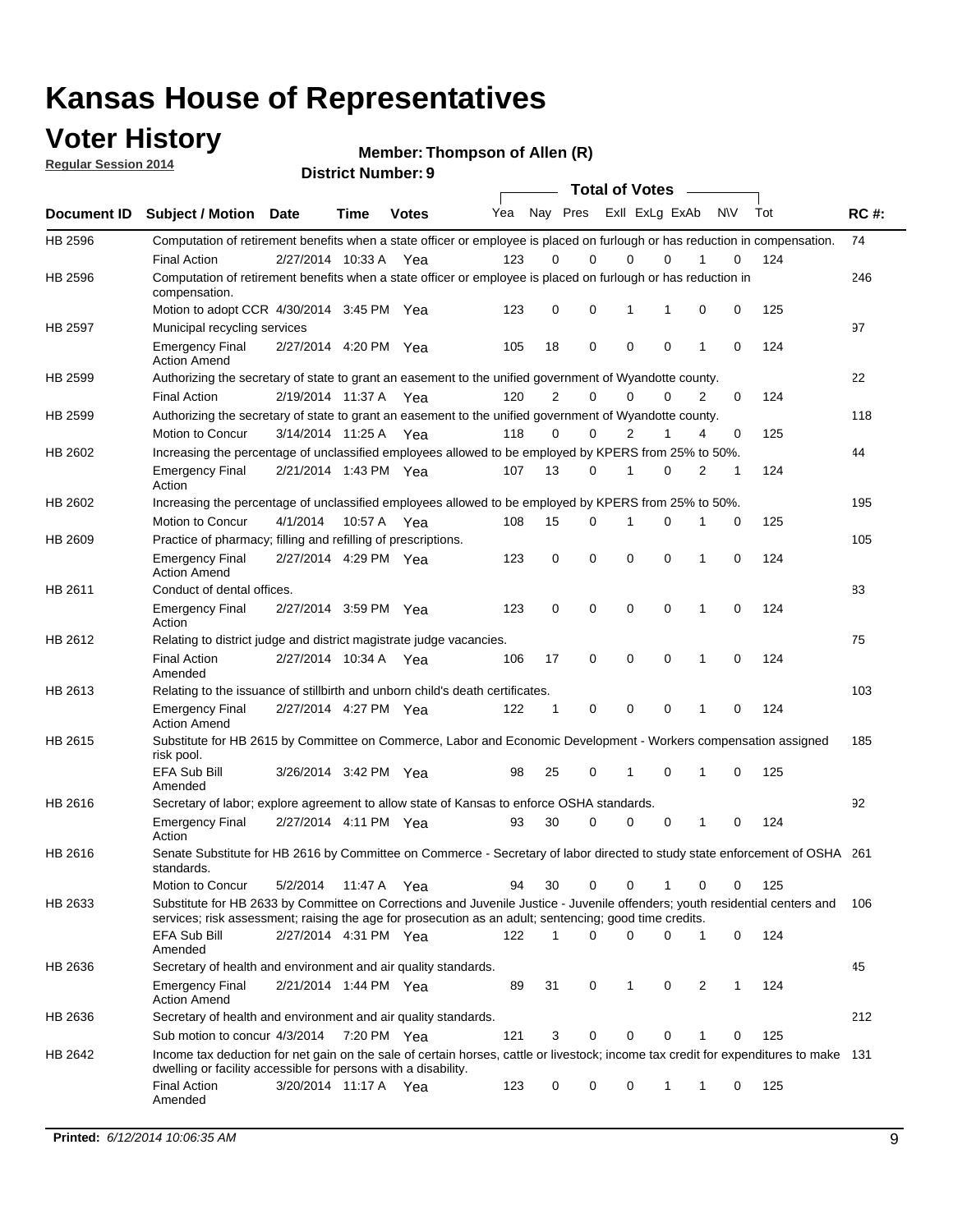# **Voter History Member: Regular Session 2014**

|                             | ULUI THULUI Y                                                                                                                                                                                                                                                                                                                                                                                                                 |                       |      |                           | Member: Thompson of Allen (R) |             |             |                       |                |                |              |             |     |       |
|-----------------------------|-------------------------------------------------------------------------------------------------------------------------------------------------------------------------------------------------------------------------------------------------------------------------------------------------------------------------------------------------------------------------------------------------------------------------------|-----------------------|------|---------------------------|-------------------------------|-------------|-------------|-----------------------|----------------|----------------|--------------|-------------|-----|-------|
| <b>Regular Session 2014</b> |                                                                                                                                                                                                                                                                                                                                                                                                                               |                       |      | <b>District Number: 9</b> |                               |             |             |                       |                |                |              |             |     |       |
|                             |                                                                                                                                                                                                                                                                                                                                                                                                                               |                       |      |                           |                               |             |             | <b>Total of Votes</b> |                |                |              |             |     |       |
| Document ID                 | <b>Subject / Motion Date</b>                                                                                                                                                                                                                                                                                                                                                                                                  |                       | Time | <b>Votes</b>              | Yea                           |             | Nay Pres    |                       |                | Exll ExLg ExAb |              | <b>NV</b>   | Tot | RC #: |
| HB 2643                     | Property tax; classification of commercial and industrial machinery and equipment as personal property; reclassification of<br>property upon termination of IRB tax exemption; use of independent appraisers to appraiser certain                                                                                                                                                                                             |                       |      |                           |                               |             |             |                       |                |                |              |             |     | 164   |
|                             | <b>Final Action</b><br>Amended                                                                                                                                                                                                                                                                                                                                                                                                | 3/26/2014 10:56 A Yea |      |                           | 123                           | $\Omega$    | $\Omega$    |                       | 1              | 0              | 1            | 0           | 125 |       |
| HB 2643                     | Property tax; classification of commercial and industrial machinery and equipment as personal property; reclassification of<br>property upon termination of IRB tax exemption; use of independent appraisers to appraiser certain complex property; motor<br>vehicles, members of military; mortgage registration tax phase out and replacement with fees; county clerk technology fund;<br>county treasurer technology fund. |                       |      |                           |                               |             |             |                       |                |                |              |             |     | 274   |
|                             | Motion to Concur                                                                                                                                                                                                                                                                                                                                                                                                              | 5/2/2014              |      | 5:12 PM Nay               | 16                            | 108         | 0           |                       | 0              | 0              |              | 0           | 125 |       |
| HB 2643                     | Property tax; classification of commercial and industrial machinery and equipment as personal property; reclassification of<br>property upon termination of IRB tax exemption; use of independent appraisers to appraiser certain complex property; motor<br>vehicles, members of military; mortgage registration tax phase out and replacement with fees; county clerk technology fund;<br>county treasurer technology fund. |                       |      |                           |                               |             |             |                       |                |                |              |             |     | 286   |
|                             | Motion to adopt CCR 5/3/2014                                                                                                                                                                                                                                                                                                                                                                                                  |                       |      | 1:53 AM Yea               | 70                            | 53          | 0           |                       | 0              | 0              | 1            | 1           | 125 |       |
| HB 2648                     | Property tax exemption for levees.<br><b>Emergency Final</b>                                                                                                                                                                                                                                                                                                                                                                  | 2/27/2014 4:23 PM Yea |      |                           | 100                           | 23          | 0           |                       | 0              | 0              | 1            | 0           | 124 | 100   |
|                             | <b>Action Amend</b>                                                                                                                                                                                                                                                                                                                                                                                                           |                       |      |                           |                               |             |             |                       |                |                |              |             |     |       |
| HB 2651                     | County law library.<br><b>Final Action</b><br>Amended                                                                                                                                                                                                                                                                                                                                                                         | 2/27/2014 10:38 A     |      | Yea                       | 82                            | 41          | 0           |                       | 0              | 0              | 1            | $\mathbf 0$ | 124 | 76    |
| HB 2655                     | Allowing veterans with PTSD to seek mental health treatment upon certain convictions.                                                                                                                                                                                                                                                                                                                                         |                       |      |                           |                               |             |             |                       |                |                |              |             |     | 77    |
|                             | <b>Final Action</b><br>Amended                                                                                                                                                                                                                                                                                                                                                                                                | 2/27/2014 10:40 A Yea |      |                           | 123                           | $\mathbf 0$ | 0           |                       | 0              | $\mathbf 0$    | 1            | $\mathbf 0$ | 124 |       |
| HB 2655                     | Senate Substitute for HB 2655 by Committee on Judiciary - Allowing veterans with PTSD to seek mental health treatment<br>upon certain convictions; also amending the crimes of interference with law enforcement and giving a false alarm.                                                                                                                                                                                    |                       |      |                           |                               |             |             |                       |                |                |              |             |     | 224   |
|                             | Motion to Concur                                                                                                                                                                                                                                                                                                                                                                                                              | 4/4/2014              |      | 5:42 PM Yea               | 122                           | $\Omega$    | $\Omega$    |                       | 0              |                | 2            | $\Omega$    | 125 |       |
| HB 2656                     | Authorizing the state of Kansas to pay the death gratuity benefit to the designated survivor of a Kansas service member during 48<br>a federal government shutdown and providing for reimbursement to the state                                                                                                                                                                                                               |                       |      |                           |                               |             |             |                       |                |                |              |             |     |       |
|                             | <b>Final Action</b>                                                                                                                                                                                                                                                                                                                                                                                                           | 2/26/2014 11:27 A Yea |      |                           | 123                           | 0           | 0           |                       | 0              | 0              | 1            | 0           | 124 |       |
| HB 2661                     | Substitute for HB 2661 by Committee on Energy and Environment - Siting of electric transmission lines; notice and hearing<br>requirements.                                                                                                                                                                                                                                                                                    |                       |      |                           |                               |             |             |                       |                |                |              |             |     | 181   |
|                             | <b>EFA Sub Bill</b>                                                                                                                                                                                                                                                                                                                                                                                                           | 3/26/2014 3:37 PM Yea |      |                           | 119                           | 4           | 0           |                       | 1              | 0              | 1            | 0           | 125 |       |
| HB 2662                     | Expungment of driving under the influence convictions.<br><b>Final Action</b>                                                                                                                                                                                                                                                                                                                                                 | 3/14/2014 11:22 A Yea |      |                           | 87                            | 31          | $\mathbf 0$ |                       | $\overline{2}$ | 1              | 4            | $\mathbf 0$ | 125 | 116   |
|                             | Amended                                                                                                                                                                                                                                                                                                                                                                                                                       |                       |      |                           |                               |             |             |                       |                |                |              |             |     |       |
| <b>HB 2668</b>              | Health insurance for qualified professional associations.<br><b>Final Action</b><br>Amended                                                                                                                                                                                                                                                                                                                                   | 2/21/2014 11:21 A Yea |      |                           | 114                           | 7           | 0           |                       | 1              | 0              | 2            | 0           | 124 | 34    |
| HB 2668                     | Predetermination of health insurance benefits                                                                                                                                                                                                                                                                                                                                                                                 |                       |      |                           |                               |             |             |                       |                |                |              |             |     | 262   |
|                             | Motion to Concur                                                                                                                                                                                                                                                                                                                                                                                                              | 5/2/2014              |      | 12:05 P Yea               | 97                            | 27          | 0           |                       | 0              | 1              | 0            | 0           | 125 |       |
| HB 2669                     | State civil service board; transferred from the department of administration to the office of administrative hearings.                                                                                                                                                                                                                                                                                                        |                       |      |                           |                               |             |             |                       |                |                |              |             |     | 87    |
|                             | <b>Emergency Final</b><br>Action                                                                                                                                                                                                                                                                                                                                                                                              | 2/27/2014 4:05 PM Yea |      |                           | 110                           | 13          | 0           |                       | 0              | 0              | 1            | 0           | 124 |       |
| HB 2673                     | Kansas healing arts act; physician assistant licensure act.                                                                                                                                                                                                                                                                                                                                                                   |                       |      |                           |                               |             |             |                       |                |                |              |             |     | 91    |
|                             | <b>Emergency Final</b><br><b>Action Amend</b>                                                                                                                                                                                                                                                                                                                                                                                 | 2/27/2014 4:10 PM Yea |      |                           | 105                           | 18          | 0           |                       | 0              | 0              | $\mathbf{1}$ | 0           | 124 |       |
| HB 2673                     | Board of healing arts functions and duties, physician assistants licensure act and podiatry act.                                                                                                                                                                                                                                                                                                                              |                       |      |                           |                               |             |             |                       |                |                |              |             |     | 270   |
|                             | Motion to adopt CCR 5/2/2014                                                                                                                                                                                                                                                                                                                                                                                                  |                       |      | $3:39$ PM Yea             | 111                           | 11          | 0           |                       | 0              | 1              | $\mathbf{1}$ | 1           | 125 |       |
| HB 2675                     | Relating to procurement negotiating committees; certified businesses.                                                                                                                                                                                                                                                                                                                                                         |                       |      |                           |                               |             |             |                       |                |                |              |             |     | 165   |
|                             | <b>Final Action</b><br>Amended                                                                                                                                                                                                                                                                                                                                                                                                | 3/26/2014 10:57 A Yea |      |                           | 123                           | 0           | 0           |                       | 1              | 0              | $\mathbf{1}$ | 0           | 125 |       |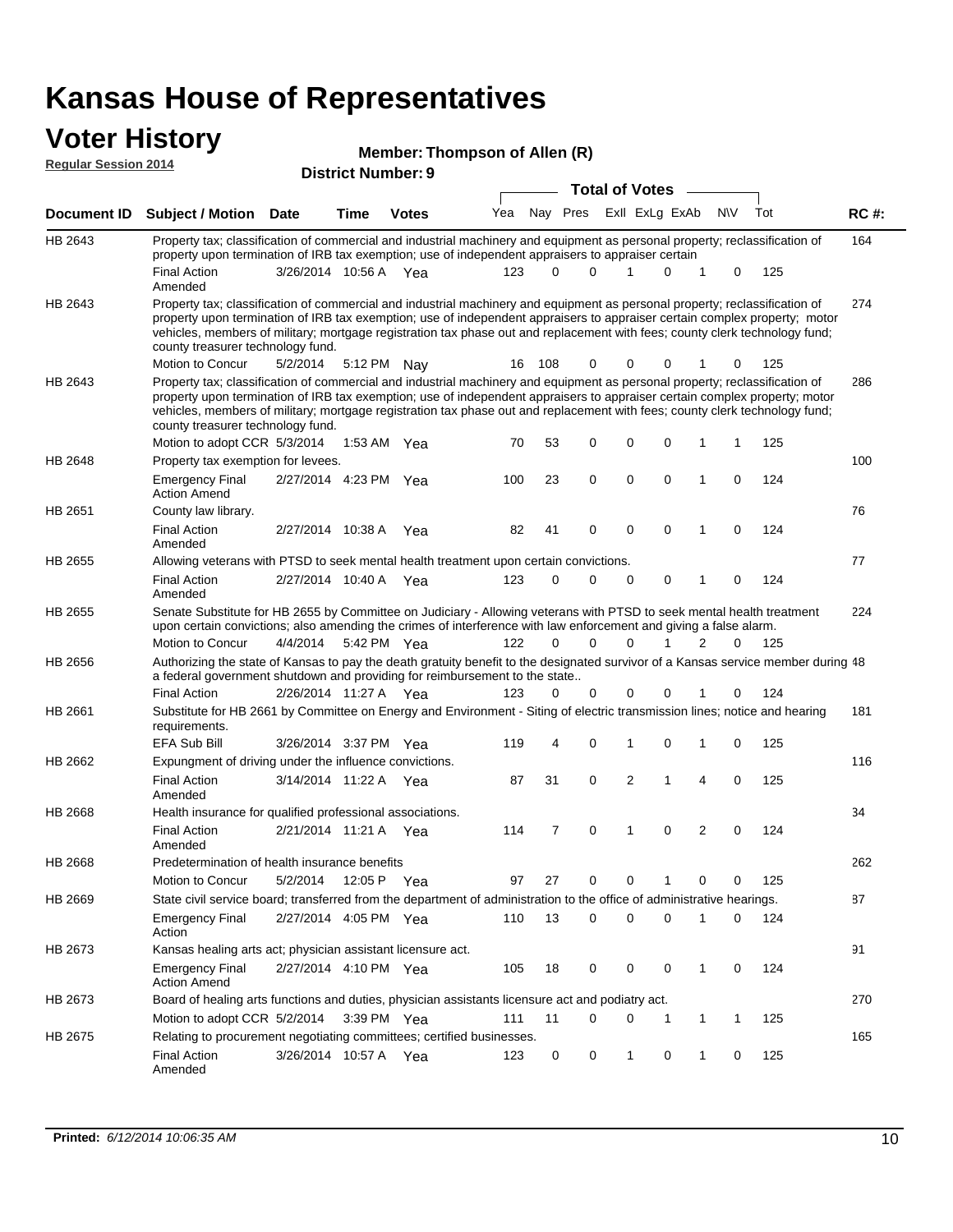#### **Voter History Regular Session 2014**

**Member: Thompson of Allen (R)** 

| noguidi ocoololi 4017 |                                                                                                                                                                                                                                                 |                       |             | <b>District Number: 9</b> |     |          |                         |   |                       |              |              |   |     |             |
|-----------------------|-------------------------------------------------------------------------------------------------------------------------------------------------------------------------------------------------------------------------------------------------|-----------------------|-------------|---------------------------|-----|----------|-------------------------|---|-----------------------|--------------|--------------|---|-----|-------------|
|                       |                                                                                                                                                                                                                                                 |                       |             |                           |     |          |                         |   | <b>Total of Votes</b> |              |              |   |     |             |
| <b>Document ID</b>    | <b>Subject / Motion Date</b>                                                                                                                                                                                                                    |                       | <b>Time</b> | <b>Votes</b>              | Yea |          | Nay Pres ExII ExLg ExAb |   |                       |              | <b>N\V</b>   |   | Tot | <b>RC#:</b> |
| HB 2681               | Substitute for HB2681 by Committee on Veterans, Military, and Homeland Security--Abolishing the Kansas commission on<br>veterans affairs; creating the Kansas commission on veterans affairs office within the executive branch of government.  |                       |             |                           |     |          |                         |   |                       |              |              |   |     | 132         |
|                       | Final Action Sub Bill 3/20/2014 11:18 A Yea                                                                                                                                                                                                     |                       |             |                           | 123 | $\Omega$ | $\Omega$                |   | 0                     | 1            | 1            | 0 | 125 |             |
| HB 2681               | Substitute for HB2681 by Committee on Veterans, Military, and Homeland Security - Abolishing the Kansas commission on<br>veterans affairs; creating the Kansas commission on veterans affairs office within the executive branch of government. |                       |             |                           |     |          |                         |   |                       |              |              |   |     | 219         |
|                       | Motion to Concur                                                                                                                                                                                                                                | 4/4/2014              | 11:41 A     | Yea                       | 122 | $\Omega$ | $\Omega$                |   | 1                     | 1            | 1            | 0 | 125 |             |
| HB 2684               | Allocating moneys from driver's license fees to the judicial branch nonjudicial salary adjustment fund.                                                                                                                                         |                       |             |                           |     |          |                         |   |                       |              |              |   |     | 78          |
|                       | <b>Final Action</b>                                                                                                                                                                                                                             | 2/27/2014 10:41 A     |             | Yea                       | 93  | 30       | $\Omega$                |   | 0                     | $\Omega$     | 1            | 0 | 124 |             |
| HB 2687               | Unclaimed property act and hearings.                                                                                                                                                                                                            |                       |             |                           |     |          |                         |   |                       |              |              |   |     | 59          |
|                       | <b>Final Action</b>                                                                                                                                                                                                                             | 2/26/2014 11:44 A     |             | Yea                       | 119 | 4        | $\mathbf 0$             |   | $\mathbf 0$           | $\mathbf 0$  | 1            | 0 | 124 |             |
| HB 2687               | Unclaimed property act and hearings.                                                                                                                                                                                                            |                       |             |                           |     |          |                         |   |                       |              |              |   |     | 251         |
|                       | Motion to Concur                                                                                                                                                                                                                                | 5/1/2014              |             | 1:56 PM Yea               | 125 | 0        | $\mathbf 0$             |   | $\mathbf 0$           | $\mathbf 0$  | 0            | 0 | 125 |             |
| HB 2689               | Amending which convictions are counted for driving while license canceled, suspended or revoked.                                                                                                                                                |                       |             |                           |     |          |                         |   |                       |              |              |   |     | 231         |
|                       | <b>Final Action</b><br>Amended                                                                                                                                                                                                                  | 4/5/2014              | 10:23 A     | Yea                       | 121 | 0        | 0                       |   | $\Omega$              | $\Omega$     | 4            | 0 | 125 |             |
| HB 2693               | Providing for testing by community colleges for commercial driver's licenses and allowing temporary commercial driver's<br>license holders the ability to drive class A commercial vehicles.                                                    |                       |             |                           |     |          |                         |   |                       |              |              |   |     | 104         |
|                       | <b>Emergency Final</b><br><b>Action Amend</b>                                                                                                                                                                                                   | 2/27/2014 4:28 PM Yea |             |                           | 123 | 0        | 0                       |   | $\mathbf 0$           | $\Omega$     | 1            | 0 | 124 |             |
| HB 2693               | Senate Substitute for HB 2693 by Committee on Transportation - Providing for testing by community colleges for commercial 255<br>driver's licenses; entities serving as driver's licenses examiners.                                            |                       |             |                           |     |          |                         |   |                       |              |              |   |     |             |
|                       | Motion to adopt CCR 5/1/2014                                                                                                                                                                                                                    |                       |             | 4:42 PM Yea               | 125 | 0        | 0                       |   | $\mathbf 0$           | $\Omega$     | 0            | 0 | 125 |             |
| HB 2715               | Farm machinery and equipment annual highway permits, commercial drivers' license.                                                                                                                                                               |                       |             |                           |     |          |                         |   |                       |              |              |   |     | 98          |
|                       | <b>Emergency Final</b><br><b>Action Amend</b>                                                                                                                                                                                                   | 2/27/2014 4:21 PM Yea |             |                           | 123 | 0        | $\mathbf 0$             |   | 0                     | 0            | 1            | 0 | 124 |             |
| HB 2717               | Registration of operators of assisted living, residential health care, home plus or adult day care facilities.                                                                                                                                  |                       |             |                           |     |          |                         |   |                       |              |              |   |     | 175         |
|                       | <b>Emergency Final</b><br><b>Action Amend</b>                                                                                                                                                                                                   | 3/26/2014 3:29 PM Yea |             |                           | 114 | 9        | $\Omega$                | 1 |                       | 0            | 1            | 0 | 125 |             |
| HB 2721               | Substitute for Substitute for HB 2721 by Committee on Commerce, Labor and Economic Development †Enacting the<br>business entity standard treatment act.                                                                                         |                       |             |                           |     |          |                         |   |                       |              |              |   |     | 117         |
|                       | Final Action Sub Bill 3/14/2014 11:23 A Yea                                                                                                                                                                                                     |                       |             |                           | 118 | 0        | 0                       |   | 2                     |              |              | 0 | 125 |             |
| HB 2721               | Substitute for Substitute for HB 2721 by Committee on Commerce, Labor and Economic Development - Enacting the business 273<br>entity standard treatment act.                                                                                    |                       |             |                           |     |          |                         |   |                       |              |              |   |     |             |
|                       | Motion to Concur                                                                                                                                                                                                                                | 5/2/2014              |             | 3:59 PM Yea               | 122 | 0        | 0                       |   | $\mathbf 0$           |              |              | 1 | 125 |             |
| HB 2724               | Uniform commercial driver's license act; definition of tank vehicle.                                                                                                                                                                            |                       |             |                           |     |          |                         |   |                       |              |              |   |     | 99          |
|                       | <b>Emergency Final</b><br>Action                                                                                                                                                                                                                | 2/27/2014 4:22 PM Yea |             |                           | 122 | 1        | 0                       |   | 0                     | $\mathbf 0$  | 1            | 0 | 124 |             |
| HB 2727               | Expiration of license plates and placards for individuals with disability.                                                                                                                                                                      |                       |             |                           |     |          |                         |   |                       |              |              |   |     | 88          |
|                       | <b>Emergency Final</b><br>Action                                                                                                                                                                                                                | 2/27/2014 4:06 PM Yea |             |                           | 123 | 0        | 0                       |   | 0                     | 0            | 1            | 0 | 124 |             |
| HB 2728               | Permits for the operation of salvage vehicles no longer required to be prepared in triplicate.                                                                                                                                                  |                       |             |                           |     |          |                         |   |                       |              |              |   |     | 89          |
|                       | <b>Emergency Final</b><br>Action                                                                                                                                                                                                                | 2/27/2014 4:07 PM Yea |             |                           | 122 | 1        | 0                       |   | 0                     | $\mathbf 0$  | $\mathbf{1}$ | 0 | 124 |             |
| HB 2728               | Permits for the operation of salvage vehicles no longer required to be prepared in triplicate.                                                                                                                                                  |                       |             |                           |     |          |                         |   |                       |              |              |   |     | 192         |
|                       | Motion to Concur                                                                                                                                                                                                                                | 3/31/2014 11:43 A Yea |             |                           | 122 | 0        | 0                       |   | 1                     | 0            | 2            | 0 | 125 |             |
| HB 2732               | Sales tax authority for Rooks county for constructing or remodeling a jail facility.                                                                                                                                                            |                       |             |                           |     |          |                         |   |                       |              |              |   |     | 232         |
|                       | <b>Final Action</b>                                                                                                                                                                                                                             | 4/5/2014              |             | 10:24 A Yea               | 121 | 0        | 0                       |   | 0                     | 0            | 4            | 0 | 125 |             |
| HB 2744               | Insurance; coverage for autism spectrum disorder.                                                                                                                                                                                               |                       |             |                           |     |          |                         |   |                       |              |              |   |     | 137         |
|                       | <b>Final Action</b><br>Amended                                                                                                                                                                                                                  | 3/21/2014 10:14 A Yea |             |                           | 114 | 3        | 0                       |   | 0                     | $\mathbf{1}$ | 6            | 1 | 125 |             |
| HB 2745               | Tax lien on property voluntarily transferred.                                                                                                                                                                                                   |                       |             |                           |     |          |                         |   |                       |              |              |   |     | 166         |
|                       | <b>Final Action</b>                                                                                                                                                                                                                             | 3/26/2014 10:58 A     |             | Yea                       | 123 | 0        | 0                       |   | 1                     | 0            | 1            | 0 | 125 |             |

**Printed:** *6/12/2014 10:06:35 AM* 11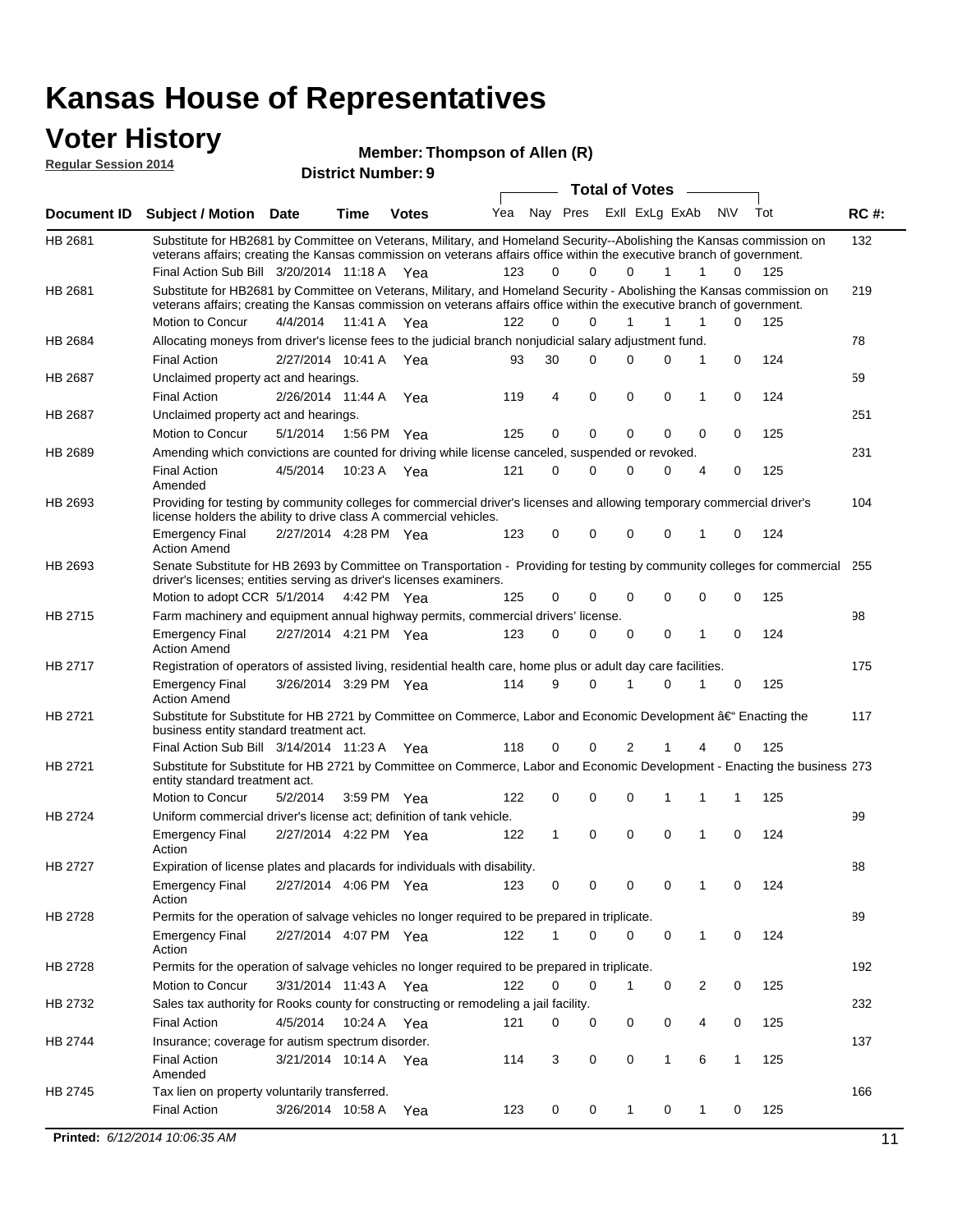## **Voter History**

**Regular Session 2014**

#### **Member: Thompson of Allen (R)**

|                 | <b>Total of Votes</b>                                                                                                                                                                                                                                |                       |             |              |     |          |             |   |  |                             |             |       |             |
|-----------------|------------------------------------------------------------------------------------------------------------------------------------------------------------------------------------------------------------------------------------------------------|-----------------------|-------------|--------------|-----|----------|-------------|---|--|-----------------------------|-------------|-------|-------------|
|                 | Document ID Subject / Motion Date                                                                                                                                                                                                                    |                       | Time        | <b>Votes</b> | Yea | Nay Pres |             |   |  | Exll ExLg ExAb              | N\V         | Tot   | <b>RC#:</b> |
| HB 2755         | Repealing the sunset on the Kansas taxpayer transparency act.                                                                                                                                                                                        |                       |             |              |     |          |             |   |  |                             |             |       | 140         |
|                 | <b>Final Action</b>                                                                                                                                                                                                                                  | 3/24/2014 10:13 A     |             | Yea          | 122 | 0        | 0           | 0 |  | 0<br>3                      | 0           | 125   |             |
| HB 2767         | State child death review board.                                                                                                                                                                                                                      |                       |             |              |     |          |             |   |  |                             |             |       | 167         |
|                 | <b>Final Action</b><br>Amended                                                                                                                                                                                                                       | 3/26/2014 10:59 A     |             | Yea          | 123 | 0        | 0           | 1 |  | $\mathbf 0$<br>1            | 0           | 125   |             |
| <b>HCR 5029</b> | Urging the Kansas bureau of investigation to establish a blue alert system for the state of Kansas.                                                                                                                                                  |                       |             |              |     |          |             |   |  |                             |             |       | 95          |
|                 | <b>Emergency Final</b><br><b>Action Amend</b>                                                                                                                                                                                                        | 2/27/2014 4:15 PM Yea |             |              | 121 | 2        | 0           | 0 |  | 0<br>1                      | 0           | 124   |             |
| <b>HCR 5031</b> | Urging Congress to provide for the prompt payment of disability compensation to U.S. Veterans.                                                                                                                                                       |                       |             |              |     |          |             |   |  |                             |             |       | 125         |
|                 | <b>Final Action</b>                                                                                                                                                                                                                                  | 3/19/2014 11:21 A Yea |             |              | 122 | $\Omega$ | $\Omega$    | 0 |  | $\overline{2}$<br>1         | 0           | 125   |             |
| HR 6049         | Resolution encouraging the creation of a Kansas plan for comprehensive treatment of chronic obstruction pulmonary<br>disease.                                                                                                                        |                       |             |              |     |          |             |   |  |                             |             |       | 109         |
|                 | <b>Emergency Final</b><br><b>Action Amend</b>                                                                                                                                                                                                        | 3/6/2014              | 11:24 A     | Yea          | 120 | 0        | 0           | 2 |  | $\overline{2}$<br>1         | $\mathbf 0$ | 125   |             |
| HR 6063         | Urging the President to extend the qualifications for the Women's Army Corps Service Medal.                                                                                                                                                          |                       |             |              |     |          |             |   |  |                             |             |       | 143         |
|                 | <b>Final Action</b>                                                                                                                                                                                                                                  | 3/25/2014 10:11 A Yea |             |              | 123 | $\Omega$ | $\Omega$    | 1 |  | $\Omega$<br>1               | 0           | 125   |             |
| SB 40           | House Substitute for SB 40 by Committee on Corrections and Juvenile Justice †Secretary of corrections; including juvenile<br>offenders in the prison made goods act; authorizing use of correctional industries funds for payment of                 |                       |             |              |     |          |             |   |  |                             |             |       | 123         |
|                 | Final Action Sub Bill 3/17/2014 11:23 A Yea                                                                                                                                                                                                          |                       |             |              | 123 | 0        | 0           | 0 |  | <sup>0</sup><br>2           | 0           | 125   |             |
| SB 54           | Medical assistance recovery program; rules and regulations.                                                                                                                                                                                          |                       |             |              |     |          |             |   |  |                             |             |       | 174         |
|                 | <b>Emergency Final</b><br><b>Action Amend</b>                                                                                                                                                                                                        | 3/26/2014 3:28 PM Yea |             |              | 95  | 28       | $\mathbf 0$ | 1 |  | $\mathbf 0$<br>1            | 0           | 125   |             |
| SB 54           | Amendments to statutes regulating abortions.                                                                                                                                                                                                         |                       |             |              |     |          |             |   |  |                             |             |       | 214         |
|                 | Motion to Adopt CCR 4/4/2014 9:59 AM Yea                                                                                                                                                                                                             |                       |             |              | 112 | 11       | 0           |   |  | $\mathbf 0$<br>1            | 0           | 125   |             |
| SB 63           | State use law; purchases by municipalities; committee sunset date and chairperson selection.                                                                                                                                                         |                       |             |              |     |          |             |   |  |                             |             |       | 280         |
|                 | Motion to adopt CCR 5/2/2014                                                                                                                                                                                                                         |                       | 8:52 PM Yea |              | 124 | 0        | 0           | 0 |  | 1<br>0                      | 0           | 125   |             |
| SB 99           | Lobbyists defined.                                                                                                                                                                                                                                   |                       |             |              |     |          |             |   |  |                             |             |       | 184         |
|                 | <b>Emergency Final</b><br>Action                                                                                                                                                                                                                     | 3/26/2014 3:41 PM Yea |             |              | 117 | 6        | 0           | 1 |  | $\mathbf 0$<br>$\mathbf{1}$ | 0           | 125   |             |
| SB 147          | House Substitute for SB 147 by Committee on Agriculture and Natural Resources †Amending the powers and duties of the 133<br>Kansas department of agriculture division of conservation and the state conservation commission.                         |                       |             |              |     |          |             |   |  |                             |             |       |             |
|                 | Final Action Sub Bill 3/20/2014 11:19 A Yea<br>Amended                                                                                                                                                                                               |                       |             |              | 123 | 0        | $\Omega$    | 0 |  | 1<br>1                      | 0           | 125   |             |
| SB 218          | House Substitute for SB 218 by Committee on Appropriations-Education; relating to the financing and instruction thereof;<br>making and concerning appropriations for the fiscal years ending June 30, 2014, and June 30, 2015, for certain agencies. |                       |             |              |     |          |             |   |  |                             |             |       | 226         |
|                 | Final Action Sub Bill 4/4/2014<br>Amended                                                                                                                                                                                                            |                       | 6:17 PM Yea |              | 91  | 31       | $\Omega$    | 0 |  | 1<br>$\overline{2}$         | 0           | 125   |             |
| SB 218          | House Substitute for SB 218 by Committee on Appropriations-Education; relating to the financing and instruction thereof;                                                                                                                             |                       |             |              |     |          |             |   |  |                             |             |       | 237         |
|                 | making and concerning appropriations for the fiscal years ending June 30, 2014, and June 30, 2015, for certain agencies.<br>Sub Motion to Adopt 4/6/2014 12:51 A Nay<br>CCR                                                                          |                       |             |              | 55  | 67       | 0           | 0 |  | 0<br>3                      | 0           | - 125 |             |
| SB 231          | House Substitute for SB 231 †Concerning valuation and appeals; renaming the state court of tax appeals; timing of<br>decisions.                                                                                                                      |                       |             |              |     |          |             |   |  |                             |             |       | 134         |
|                 | Final Action Sub Bill 3/20/2014 11:21 A Yea<br>Amended                                                                                                                                                                                               |                       |             |              | 123 | 0        | 0           | 0 |  | 1<br>1                      | 0           | 125   |             |
| SB 231          | House Substitute for SB 231 - Concerning valuation and appeals; renaming the state court of tax appeals; timing of<br>decisions                                                                                                                      |                       |             |              |     |          |             |   |  |                             |             |       | 281         |
|                 | Motion to Adopt CCR 5/2/2014                                                                                                                                                                                                                         |                       | 8:56 PM Yea |              | 124 | 0        | 0           | 0 |  | 0<br>1                      | 0           | 125   |             |
| SB 245          | House Substitute for SB 245 by Committee on Appropriations - Appropriations for FY 2014, FY 2015, and FY 2016 for the<br>department of corrections; capital improvement projects.                                                                    |                       |             |              |     |          |             |   |  |                             |             |       | 13          |
|                 | Final Action Sub Bill 2/13/2014 11:34 A Yea<br>Amended                                                                                                                                                                                               |                       |             |              | 79  | 41       | 0           | 3 |  | 0<br>1                      | 0           | 124   |             |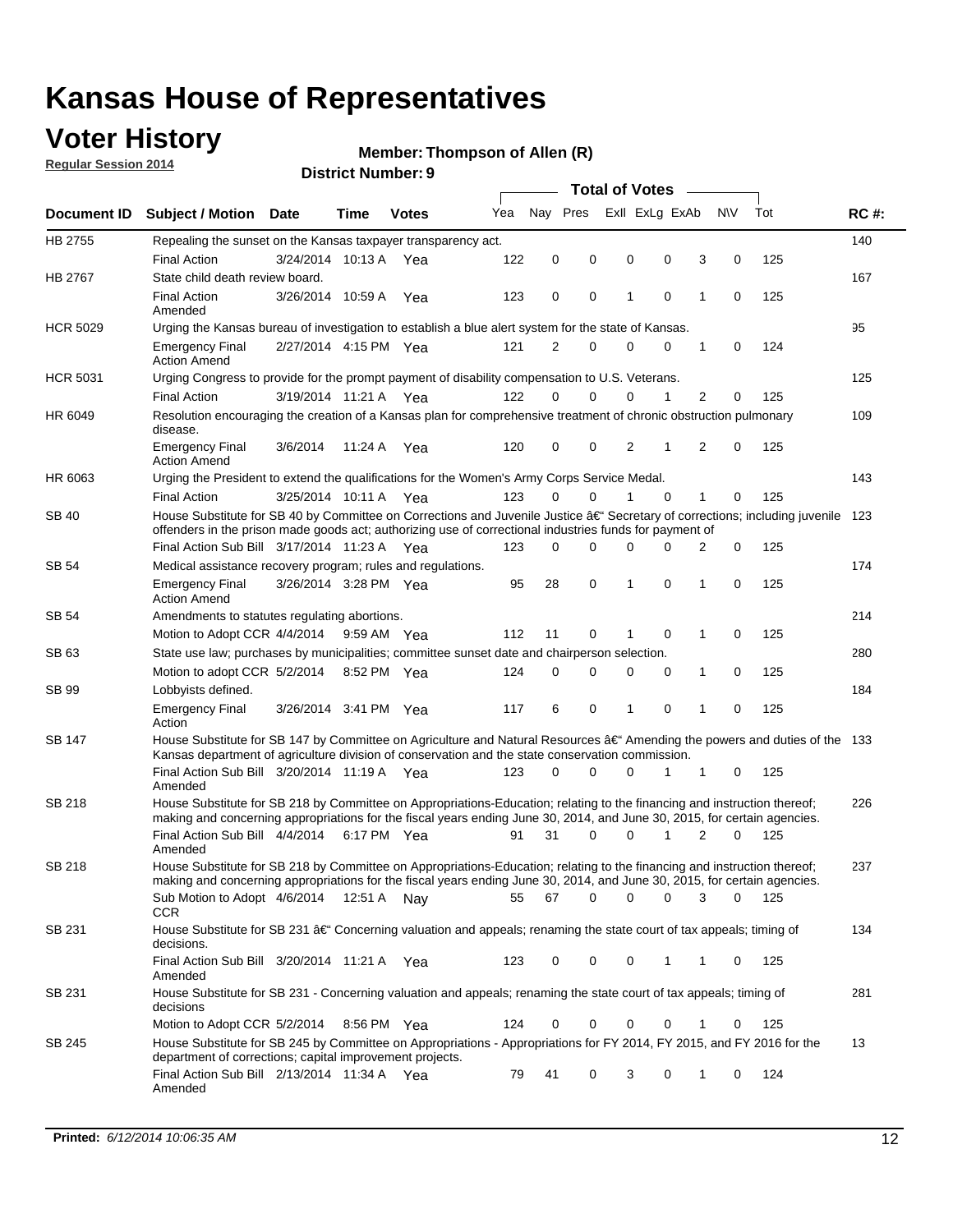### **Voter History**

**Regular Session 2014**

| noguiai ocoolori zu in |                                                                                                                                                                                                                                                                                                                                                                                                                                                                                                                                                                                                                                                                                                                                                                                                                   | <b>District Number: 9</b> |      |              |     |    |          |          |                       |                |           |                     |             |
|------------------------|-------------------------------------------------------------------------------------------------------------------------------------------------------------------------------------------------------------------------------------------------------------------------------------------------------------------------------------------------------------------------------------------------------------------------------------------------------------------------------------------------------------------------------------------------------------------------------------------------------------------------------------------------------------------------------------------------------------------------------------------------------------------------------------------------------------------|---------------------------|------|--------------|-----|----|----------|----------|-----------------------|----------------|-----------|---------------------|-------------|
|                        |                                                                                                                                                                                                                                                                                                                                                                                                                                                                                                                                                                                                                                                                                                                                                                                                                   |                           |      |              |     |    |          |          | <b>Total of Votes</b> |                |           |                     |             |
| Document ID            | Subject / Motion Date                                                                                                                                                                                                                                                                                                                                                                                                                                                                                                                                                                                                                                                                                                                                                                                             |                           | Time | <b>Votes</b> | Yea |    | Nay Pres |          |                       | Exll ExLg ExAb | <b>NV</b> | Tot                 | <b>RC#:</b> |
| SB 245                 | House Substitute for SB 245 by Committee on Appropriations - Education funding; relating to mineral production; creating the 258<br>mineral production education fund, crediting 20% of remainder from oil and gas tax into such fund, moneys expended on<br>education; abolishing the oil and gas valuation depletion trust fund; allowing the counties to retain funds already in such<br>county's oil and gas valuation depletion trust fund; concerning school financing sources; proceeds from the tax levied by a<br>school district under authority of K.S.A. 2013 Supp. 72-6431, remitted to the state treasury to the credit of the state school<br>district finance fund not to the district's general fund; making and concerning appropriations for fiscal year 2017.<br>Motion to adopt CCR 5/1/2014 |                           |      | 5:06 PM Nay  | 88  | 37 |          | $\Omega$ | 0                     | 0              | 0         | 0<br>125            |             |
| SB 248                 | Victim notification prior to release of certain inmates.                                                                                                                                                                                                                                                                                                                                                                                                                                                                                                                                                                                                                                                                                                                                                          |                           |      |              |     |    |          |          |                       |                |           |                     | 119         |
|                        | <b>Final Action</b>                                                                                                                                                                                                                                                                                                                                                                                                                                                                                                                                                                                                                                                                                                                                                                                               | 3/17/2014 11:18 A Yea     |      |              | 122 | 0  |          | 0        | 0                     | 0              | 2         | $\mathbf{1}$<br>125 |             |
| SB 254                 | Medical assistance recovery program; rules and regulations.                                                                                                                                                                                                                                                                                                                                                                                                                                                                                                                                                                                                                                                                                                                                                       |                           |      |              |     |    |          |          |                       |                |           |                     | 179         |
|                        | <b>Emergency Final</b><br>Action                                                                                                                                                                                                                                                                                                                                                                                                                                                                                                                                                                                                                                                                                                                                                                                  | 3/26/2014 3:34 PM Yea     |      |              | 123 | 0  |          | 0        | 1                     | 0              | 1         | 0<br>125            |             |
| SB 256                 | Attorney general; costs in criminal appeals.                                                                                                                                                                                                                                                                                                                                                                                                                                                                                                                                                                                                                                                                                                                                                                      |                           |      |              |     |    |          |          |                       |                |           |                     | 147         |
|                        | <b>Final Action</b><br>Amended                                                                                                                                                                                                                                                                                                                                                                                                                                                                                                                                                                                                                                                                                                                                                                                    | 3/25/2014 10:16 A         |      | Nay          | 119 | 4  |          | 0        | 1                     | 0              | 1         | 125<br>0            |             |
| SB 256                 | Amending the crime of mistreatment of a dependent adult; creating the crime of mistreatment of an elder person; amending<br>the crime of unlawful sexual relations; amending provisions relating to appearance bonds and surety regulation; amending<br>violations of the Kansas racketeer influenced and corrupt organization act; also concerning the attorney general, costs in<br>criminal appeals.                                                                                                                                                                                                                                                                                                                                                                                                           |                           |      |              |     |    |          |          |                       |                |           |                     | 236         |
|                        | Motion to Adopt CCR 4/5/2014                                                                                                                                                                                                                                                                                                                                                                                                                                                                                                                                                                                                                                                                                                                                                                                      |                           |      | 6:52 PM Yea  | 118 | 4  |          | 0        | 0                     | 0              | 3         | 0<br>125            |             |
| <b>SB 258</b>          | Amending the juvenile statute of limitations to match adult time limitations for sex crimes.                                                                                                                                                                                                                                                                                                                                                                                                                                                                                                                                                                                                                                                                                                                      |                           |      |              |     |    |          |          |                       |                |           |                     | 135         |
|                        | <b>Final Action</b><br>Amended                                                                                                                                                                                                                                                                                                                                                                                                                                                                                                                                                                                                                                                                                                                                                                                    | 3/20/2014 11:21 A         |      | Yea          | 123 | 0  |          | 0        | 0                     | 1              | 1         | 0<br>125            |             |
| SB 258                 | Relating to issuance of certificates of birth resulting in stillbirth.                                                                                                                                                                                                                                                                                                                                                                                                                                                                                                                                                                                                                                                                                                                                            |                           |      |              |     |    |          |          |                       |                |           |                     | 259         |
|                        | Motion to Adopt CCR 5/1/2014                                                                                                                                                                                                                                                                                                                                                                                                                                                                                                                                                                                                                                                                                                                                                                                      |                           |      | 5:12 PM Yea  | 121 | 4  |          | 0        | 0                     | 0              | 0         | 0<br>125            |             |
| SB 263                 | Establishing the military funeral honors fund under the adjutant general's office.                                                                                                                                                                                                                                                                                                                                                                                                                                                                                                                                                                                                                                                                                                                                |                           |      |              |     |    |          |          |                       |                |           |                     | 148         |
|                        | <b>Final Action</b><br>Amended                                                                                                                                                                                                                                                                                                                                                                                                                                                                                                                                                                                                                                                                                                                                                                                    | 3/25/2014 10:17 A Yea     |      |              | 123 | 0  |          | 0        | 1                     | 0              | 1         | 0<br>125            |             |
| SB 263                 | Veterans and military matters; military honors fund; death gratuity; disabled veterans preference, state jobs and contracts;<br>schools on military reservations, funding.                                                                                                                                                                                                                                                                                                                                                                                                                                                                                                                                                                                                                                        |                           |      |              |     |    |          |          |                       |                |           |                     | 256         |
|                        | Motion to adopt CCR 5/1/2014                                                                                                                                                                                                                                                                                                                                                                                                                                                                                                                                                                                                                                                                                                                                                                                      |                           |      | 4:47 PM Yea  | 124 | 0  |          | 0        | 0                     | 0              | 0         | 125<br>1            |             |
| SB 265                 | Income definition for Homestead Refund eligibility.                                                                                                                                                                                                                                                                                                                                                                                                                                                                                                                                                                                                                                                                                                                                                               |                           |      |              |     |    |          |          |                       |                |           |                     | 113         |
|                        | <b>Final Action</b><br>Amended                                                                                                                                                                                                                                                                                                                                                                                                                                                                                                                                                                                                                                                                                                                                                                                    | 3/13/2014 11:23 A Yea     |      |              | 121 | 0  |          | 0        | 1                     | 1              | 2         | 0<br>125            |             |
| SB 265                 | Definition of income for homestead refund and SAFESR eligibility; income tax credits for adoption expenses and expenses to 227<br>make dwelling or facility accessible to persons with a disability; income tax deductions, self-employment taxes, expenses<br>related to organ donations, net gain on the sale of certain livestock; withholding, non-resident pass-through entity income;<br>Kansas taxpayer transparency act, sunset; sales tax exemptions.                                                                                                                                                                                                                                                                                                                                                    |                           |      |              |     |    |          |          |                       |                |           |                     |             |
|                        | Motion to Adopt CCR 4/4/2014 6:29 PM Yea                                                                                                                                                                                                                                                                                                                                                                                                                                                                                                                                                                                                                                                                                                                                                                          |                           |      |              |     |    |          |          |                       | 122 0 0 0 1 2  |           | $0 \t 125$          |             |
| SB 266                 | Mineral severance tax return file date.                                                                                                                                                                                                                                                                                                                                                                                                                                                                                                                                                                                                                                                                                                                                                                           |                           |      |              |     |    |          |          |                       |                |           |                     | 114         |
|                        | <b>Final Action</b><br>Amended                                                                                                                                                                                                                                                                                                                                                                                                                                                                                                                                                                                                                                                                                                                                                                                    | 3/13/2014 11:24 A Yea     |      |              | 121 | 0  |          | 0        | 1                     | 1              | 2         | 125<br>0            |             |
| SB 266                 | Severance tax return and payment dates; sales tax authority for Rooks county; property tax exemptions for certain donations<br>of land to the state and for amateur-built aircraft; sales tax exemptions for surface mining equipment and certain charitable<br>organizations.                                                                                                                                                                                                                                                                                                                                                                                                                                                                                                                                    |                           |      |              |     |    |          |          |                       |                |           |                     | 266         |
|                        | Motion to Adopt CCR 5/2/2014                                                                                                                                                                                                                                                                                                                                                                                                                                                                                                                                                                                                                                                                                                                                                                                      |                           |      | 3:19 PM Yea  | 122 | 1  |          | 0        | 0                     | 1              | 1         | 125<br>0            |             |
| SB 267                 | Insurance; excluding real estate from acceptable security deposits with the commissioner and requiring original handwritten<br>signatures on deposit forms.                                                                                                                                                                                                                                                                                                                                                                                                                                                                                                                                                                                                                                                       |                           |      |              |     |    |          |          |                       |                |           |                     | 144         |
|                        | <b>Final Action</b>                                                                                                                                                                                                                                                                                                                                                                                                                                                                                                                                                                                                                                                                                                                                                                                               | 3/25/2014 10:12 A Yea     |      |              | 123 | 0  |          | 0        | 1                     | 0              | 1         | 125<br>0            |             |
| SB 268                 | Insurance; Risk-based capital requirements.                                                                                                                                                                                                                                                                                                                                                                                                                                                                                                                                                                                                                                                                                                                                                                       |                           |      |              |     |    |          |          |                       |                |           |                     | 145         |
|                        | <b>Final Action</b>                                                                                                                                                                                                                                                                                                                                                                                                                                                                                                                                                                                                                                                                                                                                                                                               | 3/25/2014 10:13 A         |      | Yea          | 123 | 0  |          | 0        | 1                     | 0              | 1         | 125<br>0            |             |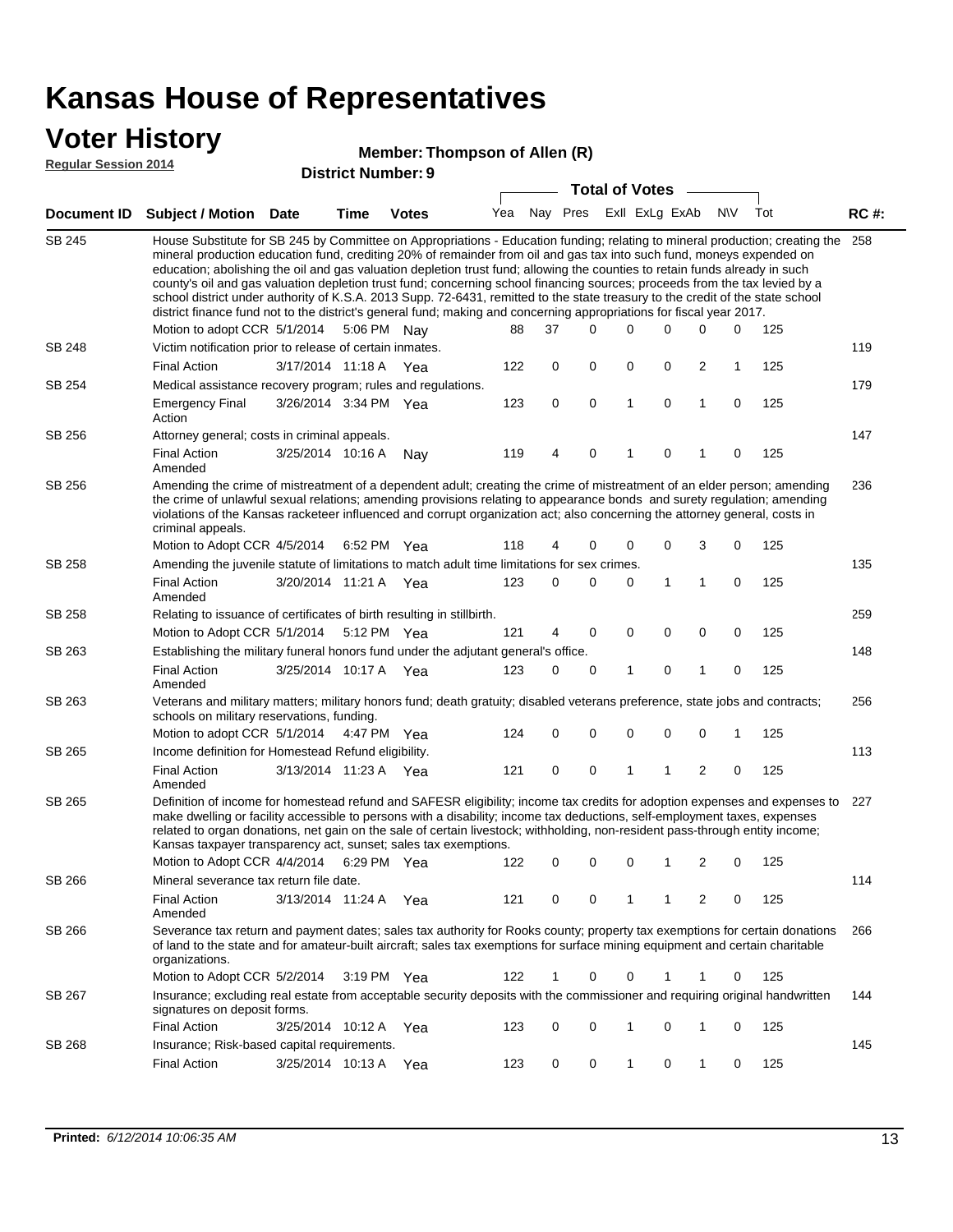## **Voter History**

**Regular Session 2014**

#### **Member: Thompson of Allen (R)**

|                    |                                                                                                                                                                                    |                       |             |              |     | <b>Total of Votes</b> |  |   |                         |             |                |             |     |             |  |
|--------------------|------------------------------------------------------------------------------------------------------------------------------------------------------------------------------------|-----------------------|-------------|--------------|-----|-----------------------|--|---|-------------------------|-------------|----------------|-------------|-----|-------------|--|
| <b>Document ID</b> | <b>Subject / Motion Date</b>                                                                                                                                                       |                       | Time        | <b>Votes</b> | Yea |                       |  |   | Nay Pres ExII ExLg ExAb |             |                | N\V         | Tot | <b>RC#:</b> |  |
| <b>SB 271</b>      | Amending the Kansas medicaid fraud control act.                                                                                                                                    |                       |             |              |     |                       |  |   |                         |             |                |             |     | 176         |  |
|                    | <b>Emergency Final</b><br><b>Action Amend</b>                                                                                                                                      | 3/26/2014 3:30 PM Yea |             |              | 123 | 0                     |  | 0 | 1                       | 0           | 1              | 0           | 125 |             |  |
| SB 271             | Amending the Kansas medicaid fraud control act.                                                                                                                                    |                       |             |              |     |                       |  |   |                         |             |                |             |     | 228         |  |
|                    | Motion to Adopt CCR 4/4/2014 6:33 PM Yea                                                                                                                                           |                       |             |              | 122 | 0                     |  | 0 | $\mathbf 0$             | 1           | 2              | $\mathbf 0$ | 125 |             |  |
| SB 272             | Eliminating the 3% limit on controlled shooting area acreage in a county.                                                                                                          |                       |             |              |     |                       |  |   |                         |             |                |             |     | 149         |  |
|                    | <b>Final Action</b>                                                                                                                                                                | 3/25/2014 10:19 A Yea |             |              | 123 | 0                     |  | 0 | 1                       | $\Omega$    | 1              | $\Omega$    | 125 |             |  |
| SB 273             | House Substitute for SB 273 by Committee on Transportation â€ <sup>4</sup> Commercial vehicles; regulation and registration thereof.                                               |                       |             |              |     |                       |  |   |                         |             |                |             |     | 168         |  |
|                    | Final Action Sub Bill 3/26/2014 11:00 A Yea<br>Amended                                                                                                                             |                       |             |              | 122 | 1                     |  | 0 | $\mathbf 1$             | $\mathbf 0$ | 1              | 0           | 125 |             |  |
| SB 273             | Regulation of commercial motor vehicles; exemption from rules and regulations of the Kansas corporation commission.                                                                |                       |             |              |     |                       |  |   |                         |             |                |             |     | 265         |  |
|                    | Motion to Adopt CCR 5/2/2014                                                                                                                                                       |                       | 3:10 PM Yea |              | 101 | 22                    |  | 0 | $\mathbf 0$             | 1           | 1              | 0           | 125 |             |  |
| SB 274             | Political action committees, legislative leadership.                                                                                                                               |                       |             |              |     |                       |  |   |                         |             |                |             |     | 169         |  |
|                    | <b>Final Action</b><br>Amended                                                                                                                                                     | 3/26/2014 11:01 A Yea |             |              | 108 | 15                    |  | 0 | 1                       | $\mathbf 0$ | 1              | $\mathbf 0$ | 125 |             |  |
| SB 278             | Establishing the state board of veterinary examiners within the animal health division of the Kansas department of agriculture<br>for a two-year period.                           |                       |             |              |     |                       |  |   |                         |             |                |             |     | 127         |  |
|                    | <b>Final Action</b>                                                                                                                                                                | 3/19/2014 11:24 A     |             | Yea          | 122 | 0                     |  | 0 | $\mathbf 0$             | 1           | 2              | 0           | 125 |             |  |
| SB 284             | Amending the Kansas 911 act.                                                                                                                                                       |                       |             |              |     |                       |  |   |                         |             |                |             |     | 124         |  |
|                    | <b>Final Action</b>                                                                                                                                                                | 3/17/2014 11:24 A     |             | Yea          | 121 | 2                     |  | 0 | $\mathbf 0$             | $\mathbf 0$ | $\overline{2}$ | 0           | 125 |             |  |
| SB 285             | Optometrists; prohibition against limiting payment for covered services to insurance plan amounts.                                                                                 |                       |             |              |     |                       |  |   |                         |             |                |             |     | 150         |  |
|                    | <b>Final Action</b><br>Amended                                                                                                                                                     | 3/25/2014 10:20 A Yea |             |              | 123 | 0                     |  | 0 | 1                       | 0           | $\mathbf 1$    | 0           | 125 |             |  |
| SB 286             | Extending sunset date on certain agriculture fees from July 1, 2015, to July 1, 2019.                                                                                              |                       |             |              |     |                       |  |   |                         |             |                |             |     | 151         |  |
|                    | <b>Final Action</b><br>Amended                                                                                                                                                     | 3/25/2014 10:23 A Yea |             |              | 76  | 47                    |  | 0 | 1                       | $\mathbf 0$ | 1              | 0           | 125 |             |  |
| SB 286             | Agriculture; extending sunset date on certain agriculture fees from July 1, 2015, to July 1, 2018; national day of the cowboy;<br>establishing the local food and farm task force. |                       |             |              |     |                       |  |   |                         |             |                |             |     | 264         |  |
|                    | Motion to adopt CCR 5/2/2014 3:04 PM Yea                                                                                                                                           |                       |             |              | 102 | 21                    |  | 0 | $\mathbf 0$             | 1           | 1              | 0           | 125 |             |  |
| SB 306             | Modernizing certain insurance laws to allow use of additional investments.                                                                                                         |                       |             |              |     |                       |  |   |                         |             |                |             |     | 173         |  |
|                    | <b>Emergency Final</b><br>Action                                                                                                                                                   | 3/26/2014 3:26 PM Yea |             |              | 123 | 0                     |  | 0 | 1                       | 0           | 1              | $\mathbf 0$ | 125 |             |  |
| <b>SB 308</b>      | Updating the Kansas no-call act.                                                                                                                                                   |                       |             |              |     |                       |  |   |                         |             |                |             |     | 138         |  |
|                    | <b>Final Action</b>                                                                                                                                                                | 3/21/2014 10:15 A     |             | Yea          | 117 | 0                     |  | 0 | 0                       | 1           | 6              | 1           | 125 |             |  |
| <b>SB 309</b>      | Health insurance coverage for qualified professional associations.                                                                                                                 |                       |             |              |     |                       |  |   |                         |             |                |             |     | 182         |  |
|                    | <b>Emergency Final</b><br>Action                                                                                                                                                   | 3/26/2014 3:38 PM Yea |             |              | 122 | 1                     |  | 0 | 1                       | $\mathbf 0$ | 1              | $\mathbf 0$ | 125 |             |  |
| SB 310             | Grand juries; crimes to consider; amendment of indictment.                                                                                                                         |                       |             |              |     |                       |  |   |                         |             |                |             |     | 180         |  |
|                    | <b>Emergency Final</b><br>Action                                                                                                                                                   | 3/26/2014 3:35 PM Yea |             |              | 122 | 1                     |  | 0 | 1                       | 0           | 1              | 0           | 125 |             |  |
| SB 311             | Increasing the noneconomic damages cap and changing rules related to expert evidence.                                                                                              |                       |             |              |     |                       |  |   |                         |             |                |             |     | 142         |  |
|                    | <b>Final Action</b><br>Amended                                                                                                                                                     | 3/24/2014 10:17 A Yea |             |              | 119 | 3                     |  | 0 | 0                       | 0           | 3              | 0           | 125 |             |  |
| SB 311             | Increasing the noneconomic damages cap, changing rules related to expert evidence and repealing statutes pertaining to<br>collateral source benefits.                              |                       |             |              |     |                       |  |   |                         |             |                |             |     | 203         |  |
|                    | Motion to adopt CCR 4/3/2014 6:15 PM Yea                                                                                                                                           |                       |             |              | 120 |                       |  | 0 | 0                       | 0           | 1              | 0           | 125 |             |  |
| SB 321             | Return of premiums separate from notice of denial of coverage.                                                                                                                     |                       |             |              |     |                       |  |   |                         |             |                |             |     | 146         |  |
|                    | <b>Final Action</b>                                                                                                                                                                | 3/25/2014 10:15 A Yea |             |              | 123 | 0                     |  | 0 | 1                       | 0           | $\mathbf{1}$   | 0           | 125 |             |  |
| SB 329             | Clarifying court orders relating to parents in juvenile offender cases.                                                                                                            |                       |             |              |     |                       |  |   |                         |             |                |             |     | 136         |  |
|                    | <b>Final Action</b><br>Amended                                                                                                                                                     | 3/20/2014 11:23 A Yea |             |              | 123 | 0                     |  | 0 | 0                       | 1           | 1              | 0           | 125 |             |  |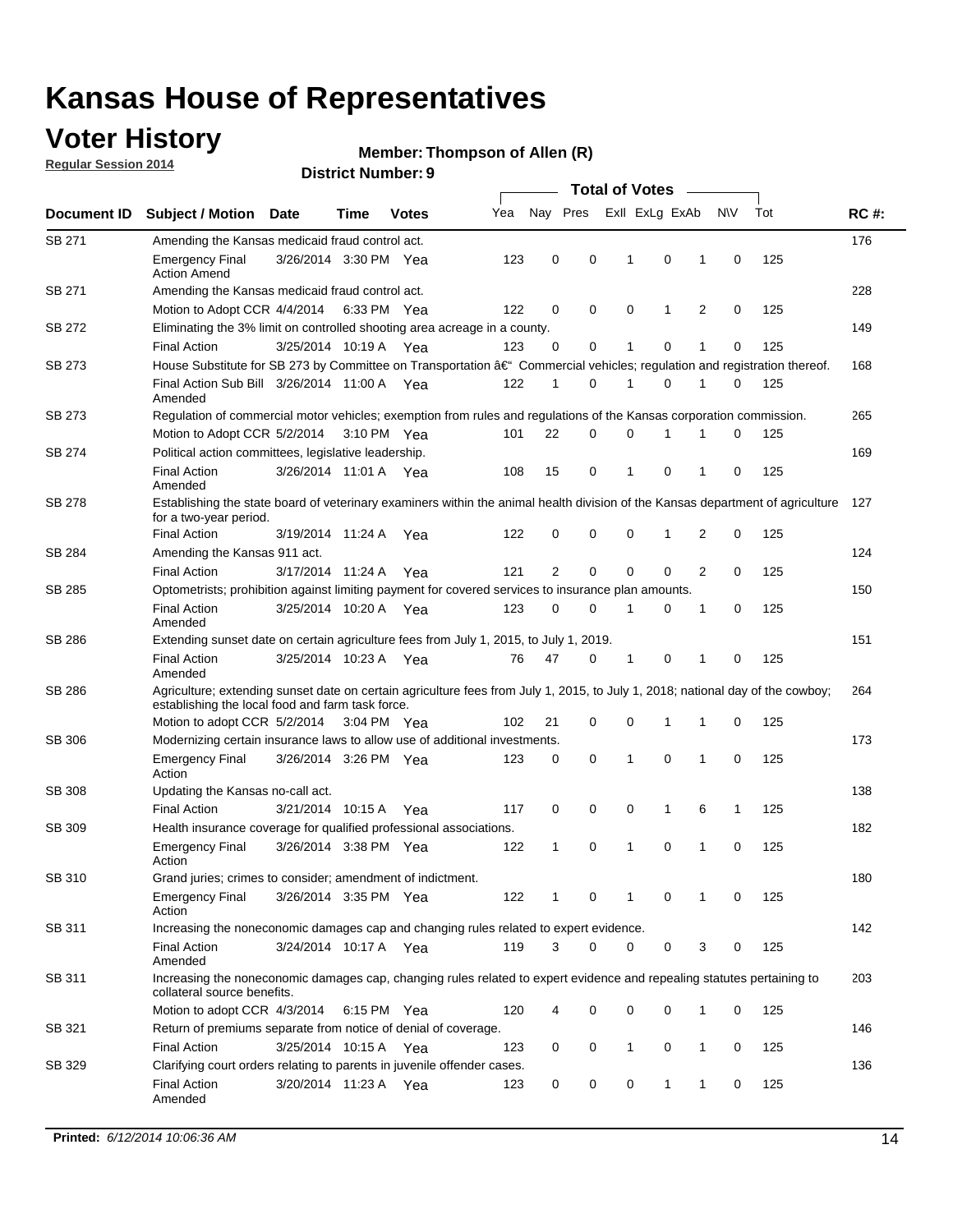### **Voter History**

**Regular Session 2014**

| <b>District Number: 9</b> |  |
|---------------------------|--|
|                           |  |

|                 |                                                                                                                                                                    |                       |             |              |     |              |          |              | <b>Total of Votes</b> |              |           |     |             |
|-----------------|--------------------------------------------------------------------------------------------------------------------------------------------------------------------|-----------------------|-------------|--------------|-----|--------------|----------|--------------|-----------------------|--------------|-----------|-----|-------------|
|                 | Document ID Subject / Motion Date                                                                                                                                  |                       | Time        | <b>Votes</b> | Yea |              | Nay Pres |              | Exll ExLg ExAb        |              | <b>NV</b> | Tot | <b>RC#:</b> |
| SB 329          | Clarifying court orders relating to parents in juvenile offender cases and changing the statute of limitations on certain juvenile<br>offenses.                    |                       |             |              |     |              |          |              |                       |              |           |     | 242         |
|                 | Motion to adopt CCR 4/30/2014 3:23 PM Yea                                                                                                                          |                       |             |              | 122 | $\mathbf 1$  | 0        | 1            | -1                    | 0            | 0         | 125 |             |
| SB 344          | Special permits, oversized loads, transportation of hay or feed stuffs.                                                                                            |                       |             |              |     |              |          |              |                       |              |           |     | 152         |
|                 | <b>Final Action</b><br>Amended                                                                                                                                     | 3/25/2014 10:24 A     |             | Yea          | 122 | $\mathbf{1}$ | 0        | $\mathbf{1}$ | 0                     | $\mathbf{1}$ | 0         | 125 |             |
| <b>SB 349</b>   | Boiler safety act; deputy inspectors.                                                                                                                              |                       |             |              |     |              |          |              |                       |              |           |     | 128         |
|                 | <b>Final Action</b><br>Amended                                                                                                                                     | 3/19/2014 11:25 A     |             | Yea          | 119 | 3            | 0        | 0            | 1                     | 2            | 0         | 125 |             |
| SB 349          | Board of technical professions; recodification of professions and scope of practice, other; boiler safety act, deputy<br>inspectors.                               |                       |             |              |     |              |          |              |                       |              |           |     | 215         |
|                 | Motion to Adopt CCR 4/4/2014                                                                                                                                       |                       | 10:02 A     | Yea          | 112 | 11           | 0        | 1            | 0                     | 1            | 0         | 125 |             |
| SB 351          | Vehicle identification numbers; penalties; damages.                                                                                                                |                       |             |              |     |              |          |              |                       |              |           |     | 153         |
|                 | <b>Final Action</b>                                                                                                                                                | 3/25/2014 10:25 A     |             | Yea          | 123 | 0            | 0        | 1            | 0                     | 1            | 0         | 125 |             |
| SB 357          | Increasing the number of allowable hunter education deferrals.                                                                                                     |                       |             |              |     |              |          |              |                       |              |           |     | 154         |
|                 | <b>Final Action</b><br>Amended                                                                                                                                     | 3/25/2014 10:26 A     |             | Yea          | 97  | 26           | 0        | $\mathbf{1}$ | 0                     | 1            | 0         | 125 |             |
| SB 357          | Authorizing land purchases by the state; amending process state uses to address seized wildlife; increasing the number of<br>allowable hunter education deferrals. |                       |             |              |     |              |          |              |                       |              |           |     | 275         |
|                 | Motion to Adopt CCR 5/2/2014                                                                                                                                       |                       | 7:53 PM Yea |              | 113 | 11           | 0        | 0            | $\mathbf 0$           | 1            | 0         | 125 |             |
| SB 359          | Relating to asbestos-related liability.                                                                                                                            |                       |             |              |     |              |          |              |                       |              |           |     | 177         |
|                 | <b>Emergency Final</b><br>Action                                                                                                                                   | 3/26/2014 3:32 PM Yea |             |              | 94  | 29           | 0        | 1            | $\Omega$              | 1            | 0         | 125 |             |
| <b>SB 367</b>   | Creating the student data privacy act.                                                                                                                             |                       |             |              |     |              |          |              |                       |              |           |     | 186         |
|                 | <b>Emergency Final</b><br><b>Action Amend</b>                                                                                                                      | 3/26/2014 3:43 PM Yea |             |              | 119 | 4            | 0        | $\mathbf{1}$ | 0                     | 1            | 0         | 125 |             |
| SB 367          | Creating the student data privacy act.                                                                                                                             |                       |             |              |     |              |          |              |                       |              |           |     | 245         |
|                 | Motion to adopt CCR 4/30/2014 3:41 PM Yea                                                                                                                          |                       |             |              | 123 | 0            | 0        | 1            | 1                     | 0            | 0         | 125 |             |
| SB 371          | Amending employment security law regarding disposition of penalty funds and disclosure of confidential information.                                                |                       |             |              |     |              |          |              |                       |              |           |     | 129         |
|                 | <b>Final Action</b>                                                                                                                                                | 3/19/2014 11:27 A     |             | Yea          | 90  | 32           | 0        | $\mathbf 0$  | 1                     | 2            | 0         | 125 |             |
| SB 372          | Amending the shared work unemployment compensation program; layoff aversion.                                                                                       |                       |             |              |     |              |          |              |                       |              |           |     | 155         |
|                 | <b>Final Action</b>                                                                                                                                                | 3/25/2014 10:28 A     |             | Yea          | 123 | 0            | 0        | 1            | 0                     | 1            | 0         | 125 |             |
| SB 402          | Amending statutes related to the Kansas criminal justice information system committee.                                                                             |                       |             |              |     |              |          |              |                       |              |           |     | 178         |
|                 | <b>Emergency Final</b><br>Action                                                                                                                                   | 3/26/2014 3:33 PM Yea |             |              | 123 | 0            | 0        | 1            | 0                     | $\mathbf{1}$ | 0         | 125 |             |
| SB 423          | Authorizing Department of Administration to sell Landon and Eisenhower state office buildings.                                                                     |                       |             |              |     |              |          |              |                       |              |           |     | 233         |
|                 | <b>Final Action</b><br>Amended                                                                                                                                     | 4/5/2014              | 10:28 A     | Yea          | 66  | 55           | 0        | 0            | 0                     | 4            | 0         | 125 |             |
| SB 424          | Amending the statutory requirements for a valid hospital lien.                                                                                                     |                       |             |              |     |              |          |              |                       |              |           |     | 183         |
|                 | <b>Emergency Final</b><br>Action                                                                                                                                   | 3/26/2014 3:39 PM Yea |             |              | 115 | 8            | 0        | 1            | 0                     | 1            | 0         | 125 |             |
| <b>SCR 1618</b> | Substitute for SCR 1618 by Committee on Federal and State Affairs -- State constitutional amendment authorizing raffles.                                           |                       |             |              |     |              |          |              |                       |              |           |     | 170         |
|                 | Final Action Sub Bill 3/26/2014 11:06 A Yea                                                                                                                        |                       |             |              | 102 | 19           | 2        | 1            | 0                     | 1            | 0         | 125 |             |
| <b>SCR 1620</b> | Port authority; creation in Stafford, Kansas.                                                                                                                      |                       |             |              |     |              |          |              |                       |              |           |     | 234         |
|                 | <b>Final Action</b>                                                                                                                                                | 4/5/2014              | 10:29 A     | Yea          | 121 | 0            | 0        | 0            | 0                     | 4            | 0         | 125 |             |